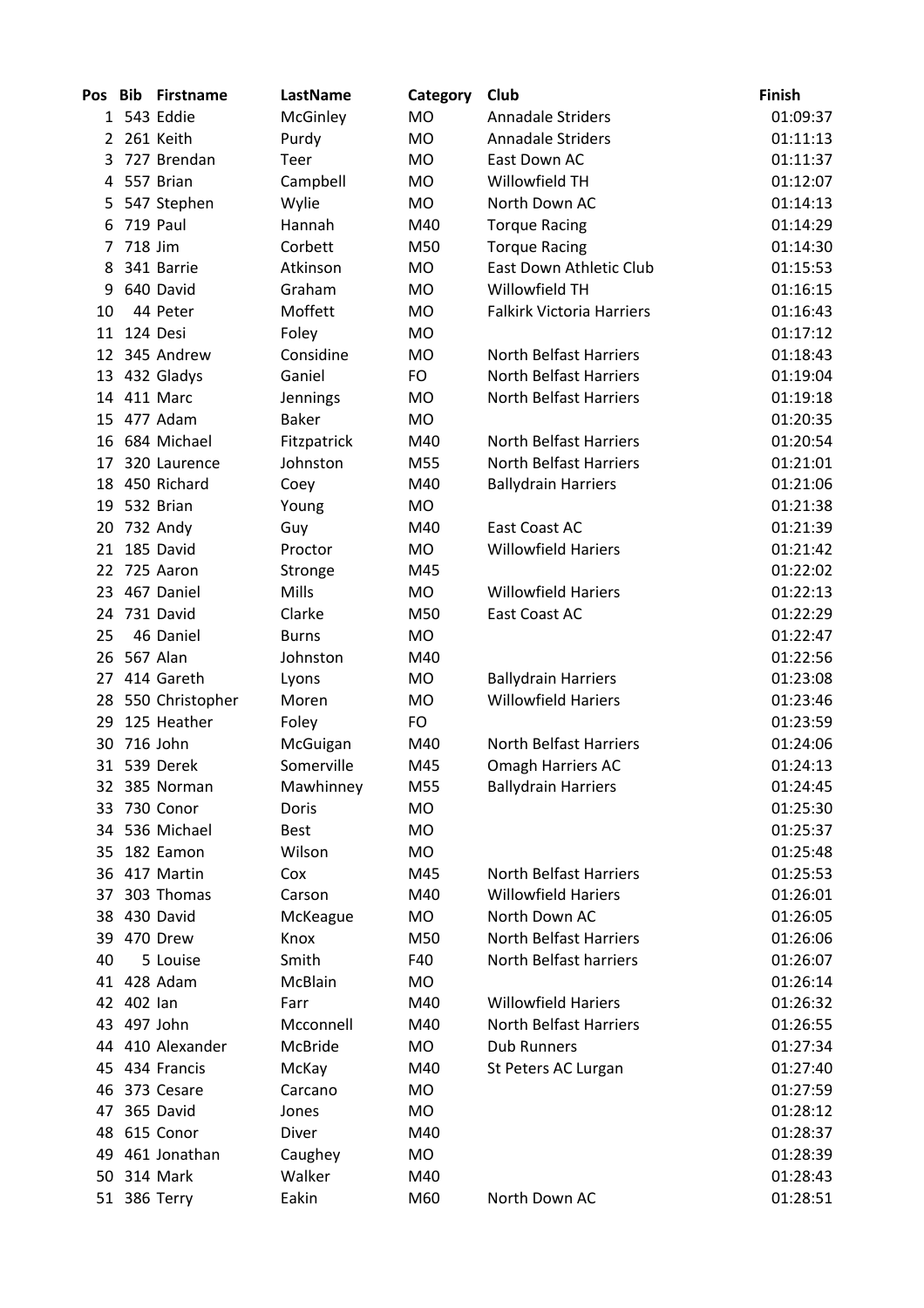|    | 52 675 Aisling  | Allum           | FO        | Olympian Triathlon Club       | 01:28:54 |
|----|-----------------|-----------------|-----------|-------------------------------|----------|
|    | 53 609 Brian    | Derby           | M50       | <b>Dub Runners</b>            | 01:28:59 |
|    | 54 706 Jonathan | Gibson          | <b>MO</b> |                               | 01:29:04 |
|    | 55 677 Nat      | Glen            | M45       |                               | 01:29:12 |
| 56 | 10 Phil         | Gilmore         | M45       | <b>Ballydrain Harriers</b>    | 01:29:13 |
|    | 57 419 David    | McMeechan       | M45       | North Down AC                 | 01:29:22 |
| 58 | 676 Marty       | Read            | <b>MO</b> | North Belfast Harriers        | 01:29:24 |
|    | 59 317 Colin    | Simpson         | M45       | North Belfast Harriers        | 01:29:25 |
|    | 60 464 lan      | Campton         | M45       |                               | 01:29:26 |
|    | 61 700 Emmett   | Ohara           | M40       |                               | 01:29:27 |
|    | 62 607 Johnny   | <b>Brown</b>    | M40       |                               | 01:30:07 |
|    | 63 481 Ben      | Caughers        | MO        | North Down AC                 | 01:30:14 |
|    | 64 331 Paul     | McCullagh       | M55       | City of Lisburn               | 01:30:30 |
| 65 | 129 Stephen     | Martin          | <b>MO</b> |                               | 01:30:34 |
|    | 66 591 Ben      | Trowell         | M50       |                               | 01:30:35 |
|    | 67 344 Kevin    | McVeigh         | M45       | City of Lisburn               | 01:30:43 |
|    | 68 407 Lukasz   | Sobczak         | MO        |                               | 01:30:44 |
| 69 | 424 Karl        | <b>Dines</b>    | M50       | <b>Willowfield Hariers</b>    | 01:31:08 |
| 70 | 722 Conor       | Deering         | MO        |                               | 01:31:15 |
|    | 71 426 James    | Lappin          | <b>MO</b> | <b>Ballydrain Harriers</b>    | 01:31:22 |
|    | 72 627 Peter    | Irwin           | M50       |                               | 01:31:26 |
|    | 73 521 Johnny   | <b>Bradshaw</b> | <b>MO</b> | Up & Runners                  | 01:31:28 |
|    | 74 158 Gareth   | Watton          | MO        |                               | 01:31:48 |
| 75 | 197 Amanda      | Perry           | F40       | North Belfast harriers        | 01:31:49 |
| 76 | 229 Catherine   | Roberts         | F40       | North Down AC                 | 01:31:54 |
|    | 77 573 Jamie    | Tomaselli       | MO        | St Peter's AC Lurgan          | 01:32:03 |
|    | 78 311 Tom      | <b>Stokes</b>   | <b>MO</b> |                               | 01:32:05 |
|    | 79 486 Malachy  | Mccay           | <b>MO</b> |                               | 01:32:05 |
|    | 80 456 Gary     | Power           | MO        |                               | 01:32:06 |
|    | 81 439 Greg     | McClure         | M55       | <b>North Belfast Harriers</b> | 01:32:07 |
| 82 | 35 Ralf         | Meier           | M45       |                               | 01:32:13 |
|    | 83 524 John     | Wilson          | MO        |                               | 01:32:16 |
| 84 | 658 Gerard      | Heaney          | <b>MO</b> |                               | 01:32:21 |
| 85 | 701 Donal       | Corman          | M40       |                               | 01:32:27 |
|    | 86 491 Colin    | Garrett         | <b>MO</b> | <b>Ballydrain Harriers</b>    | 01:32:32 |
|    | 87 482 Janice   | White           | F40       | <b>Forge Harriers</b>         | 01:32:39 |
| 88 | 662 Maeve       | Lavery          | FO        | <b>Dub Runners</b>            | 01:32:43 |
|    | 89 483 Andy     | Leathem         | M40       | <b>Forge Harriers</b>         | 01:33:00 |
| 90 | 174 Stephen     | Ferguson        | M45       | <b>NICSSAC</b>                | 01:33:11 |
|    | 91 594 Mark     | O'Connor        | M45       | East Down Athletic Club       | 01:33:22 |
|    | 92 618 Anne     | Fitzpatrick     | FO        |                               | 01:33:29 |
|    | 93 622 Gillian  | Cordner         | FO        | Seapark AC                    | 01:33:43 |
|    | 94 606 Neil     | Long            | M40       |                               | 01:33:49 |
| 95 | 322 Mark        | Magreehan       | M40       | Peninsula Triathlon           | 01:34:09 |
| 96 | 285 Robin       | Montgomery      | M40       |                               | 01:34:10 |
| 97 | 198 Rodger      | Scott           | MO        |                               | 01:34:13 |
| 98 | 326 Diane       | Watson          | F40       | City of Lisburn               | 01:34:20 |
| 99 | 642 Carla       | Prentice        | FO        |                               | 01:34:21 |
|    | 100 549 Sean    | Nickell         | M40       |                               | 01:34:31 |
|    | 101 715 Timothy | Holland         | M40       |                               | 01:34:55 |
|    | 102 712 Drew    | Fowler          | MO        |                               | 01:34:55 |
|    | 103 580 Ronan   | Toland          | <b>MO</b> |                               | 01:34:57 |
|    |                 |                 |           |                               |          |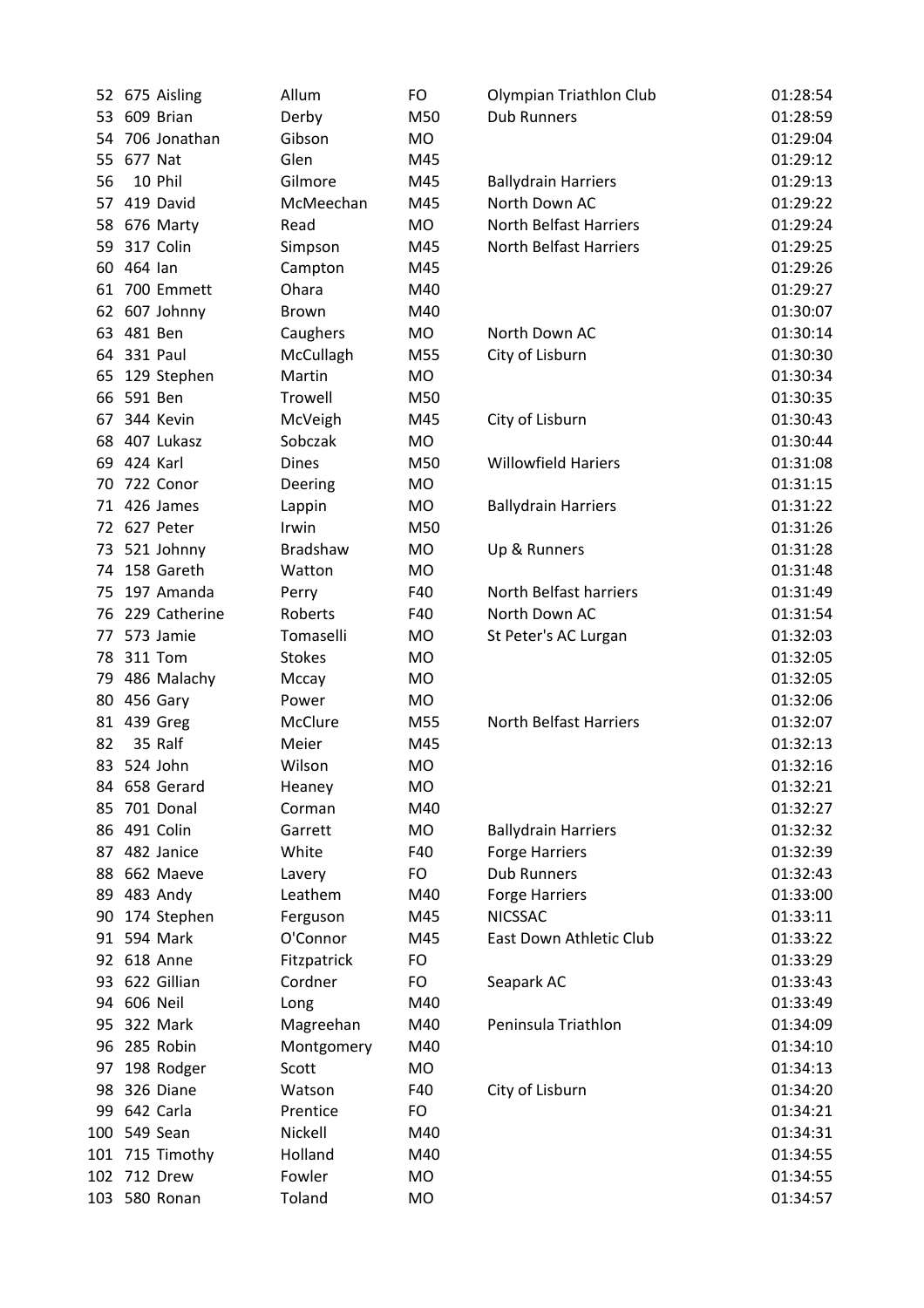|     | 104 576 Bobbie  | Irvine         | M50       | Seapark AC Carrifcfergus          | 01:35:00 |
|-----|-----------------|----------------|-----------|-----------------------------------|----------|
| 105 | 598 Neil        | Garvey         | MO        | <b>Newry City Runners</b>         | 01:35:01 |
|     | 106 507 Paul    | McCloskey      | M40       | <b>Fingal Triathlon Club</b>      | 01:35:30 |
|     | 107 218 Robin   | Wilson         | M45       | <b>Ballydrain Harriers</b>        | 01:35:36 |
|     | 108 621 Joanna  | Petterson      | FO        | <b>Dub Runners</b>                | 01:35:41 |
| 109 | 170 Gillian     | Douglas        | F50       |                                   | 01:35:44 |
|     | 110 495 Darrel  | Cooper         | <b>MO</b> |                                   | 01:36:00 |
|     | 111 542 David   | Geddis         | <b>MO</b> |                                   | 01:36:01 |
| 112 | 21 Patrick      | Bryan          | M40       |                                   | 01:36:09 |
|     | 113 474 Angus   | Mccready       | M40       | Up and Runners                    | 01:36:17 |
|     | 114 724 Robert  | Kennedy        | M40       |                                   | 01:36:24 |
|     | 115 475 Craig   | <b>Bradley</b> | <b>MO</b> | <b>Ballydrain Harriers</b>        | 01:36:48 |
|     | 116 529 Brendan | Teer           | <b>MO</b> | <b>Dub Runners</b>                | 01:36:50 |
|     | 117 273 Dale    | Biggerstaff    | <b>MO</b> | <b>Dub Runners</b>                | 01:37:03 |
|     | 118 641 Edward  | McCluskey      | <b>MO</b> | <b>Dub Runners</b>                | 01:37:04 |
|     | 119 357 Michael | Forrester      | <b>MO</b> | <b>Willowfield Hariers</b>        | 01:37:18 |
|     | 120 105 Adrian  | Boyd           | M40       |                                   | 01:37:22 |
|     | 121 394 Mark    | McElhinney     | M40       |                                   | 01:37:22 |
|     | 122 559 Janice  | Plumb          | F40       | <b>East Coast AC</b>              | 01:37:24 |
|     | 123 535 Andrew  | Price          | <b>MO</b> |                                   | 01:37:25 |
| 124 | 84 Oliver       | Strong         | M45       |                                   | 01:37:26 |
|     | 125 232 Phil    | Wilson         | <b>MO</b> |                                   | 01:37:30 |
|     | 126 256 Neil    | Scott          | <b>MO</b> |                                   | 01:37:35 |
| 127 | 310 Chris       | Downey         | <b>MO</b> |                                   | 01:37:37 |
|     | 128 574 Richard | Donald         | <b>MO</b> |                                   | 01:37:40 |
|     | 129 504 Stephen | Purdie         | M50       | <b>NDCC</b>                       | 01:37:42 |
| 130 | 11 Gordon       | Wilkinson      | M50       | North Down AC                     | 01:37:45 |
|     | 131 518 Conor   | Teer           | <b>MO</b> |                                   | 01:37:59 |
|     | 132 733 Ronan   | O'Reilly       | <b>MO</b> |                                   | 01:38:08 |
|     | 133 262 Susan   | Smyth          | <b>FO</b> | Dromore AC                        | 01:38:27 |
|     | 134 516 Stuart  | Smyth          | M40       |                                   | 01:38:36 |
|     | 135 237 Craig   | Corbett        | <b>MO</b> |                                   | 01:38:37 |
|     | 136 429 Neil    | Curran         | <b>MO</b> | <b>NICSAC</b>                     | 01:38:57 |
|     | 137 656 Richard | Watt           | <b>MO</b> |                                   | 01:38:57 |
|     | 138 252 Stephen | McCloskey      | M45       |                                   | 01:38:57 |
| 139 | 332 Owen        | Eagers         | M40       | Ballymena & Antrim Athletics Club | 01:38:58 |
| 140 | 152 Michael     | <b>Barton</b>  | <b>MO</b> |                                   | 01:38:59 |
|     | 141 392 Charlie | McCormick      | M40       | Seapark AC                        | 01:39:00 |
| 142 | 48 Helen        | Weir           | F40       | North Belfast harriers            | 01:39:08 |
| 143 | 9 Karen         | Johnston       | F45       |                                   | 01:39:14 |
|     | 144 522 Gavin   | Reid           | M45       | Metro Aberdeen Running Club       | 01:39:20 |
|     | 145 305 Michael | McKeown        | M45       | East Down Athletic Club           | 01:39:24 |
|     | 146 103 Carolyn | McAdam         | FO        |                                   | 01:39:44 |
|     | 147 472 Andrew  | Harding        | M40       | North Belfast Harriers            | 01:39:48 |
|     | 148 478 Craig   | Ringland       | M40       |                                   | 01:39:53 |
| 149 | 219 Peter       | Cosgrove       | M45       |                                   | 01:39:57 |
|     | 150 453 Kenneth | Hughes         | M50       |                                   | 01:39:57 |
|     | 151 545 Terence | Martin         | <b>MO</b> |                                   | 01:39:59 |
|     | 152 240 Steven  | Wardle         | <b>MO</b> |                                   | 01:40:15 |
| 153 | 127 Stephen     | Rooney         | M40       |                                   | 01:40:18 |
|     | 154 613 Martin  | Redmond        | M40       |                                   | 01:40:22 |
|     | 155 388 Paul    | Mulholland     | M50       | St Peters AC Lurgan               | 01:40:34 |
|     |                 |                |           |                                   |          |

| Seapark AC Carrifcfergus          | 01:35:00 |
|-----------------------------------|----------|
| <b>Newry City Runners</b>         | 01:35:01 |
| <b>Fingal Triathlon Club</b>      | 01:35:30 |
| <b>Ballydrain Harriers</b>        | 01:35:36 |
| <b>Dub Runners</b>                | 01:35:41 |
|                                   | 01:35:44 |
|                                   | 01:36:00 |
|                                   | 01:36:01 |
|                                   | 01:36:09 |
| Up and Runners                    | 01:36:17 |
|                                   | 01:36:24 |
| <b>Ballydrain Harriers</b>        | 01:36:48 |
| <b>Dub Runners</b>                | 01:36:50 |
| <b>Dub Runners</b>                | 01:37:03 |
| <b>Dub Runners</b>                | 01:37:04 |
| <b>Willowfield Hariers</b>        | 01:37:18 |
|                                   | 01:37:22 |
|                                   | 01:37:22 |
| East Coast AC                     | 01:37:24 |
|                                   | 01:37:25 |
|                                   | 01:37:26 |
|                                   | 01:37:30 |
|                                   | 01:37:35 |
|                                   | 01:37:37 |
|                                   | 01:37:40 |
| <b>NDCC</b>                       | 01:37:42 |
| North Down AC                     | 01:37:45 |
|                                   | 01:37:59 |
|                                   | 01:38:08 |
| Dromore AC                        | 01:38:27 |
|                                   | 01:38:36 |
|                                   | 01:38:37 |
| <b>NICSAC</b>                     | 01:38:57 |
|                                   | 01:38:57 |
|                                   | 01:38:57 |
| Ballymena & Antrim Athletics Club | 01:38:58 |
|                                   | 01:38:59 |
| Seapark AC                        | 01:39:00 |
| North Belfast harriers            | 01:39:08 |
|                                   | 01:39:14 |
| Metro Aberdeen Running Club       | 01:39:20 |
| East Down Athletic Club           | 01:39:24 |
|                                   | 01:39:44 |
| <b>North Belfast Harriers</b>     | 01:39:48 |
|                                   | 01:39:53 |
|                                   | 01:39:57 |
|                                   | 01:39:57 |
|                                   | 01:39:59 |
|                                   | 01:40:15 |
|                                   | 01:40:18 |
|                                   | 01:40:22 |
| St Peters AC Lurgan               | 01:40:34 |
|                                   |          |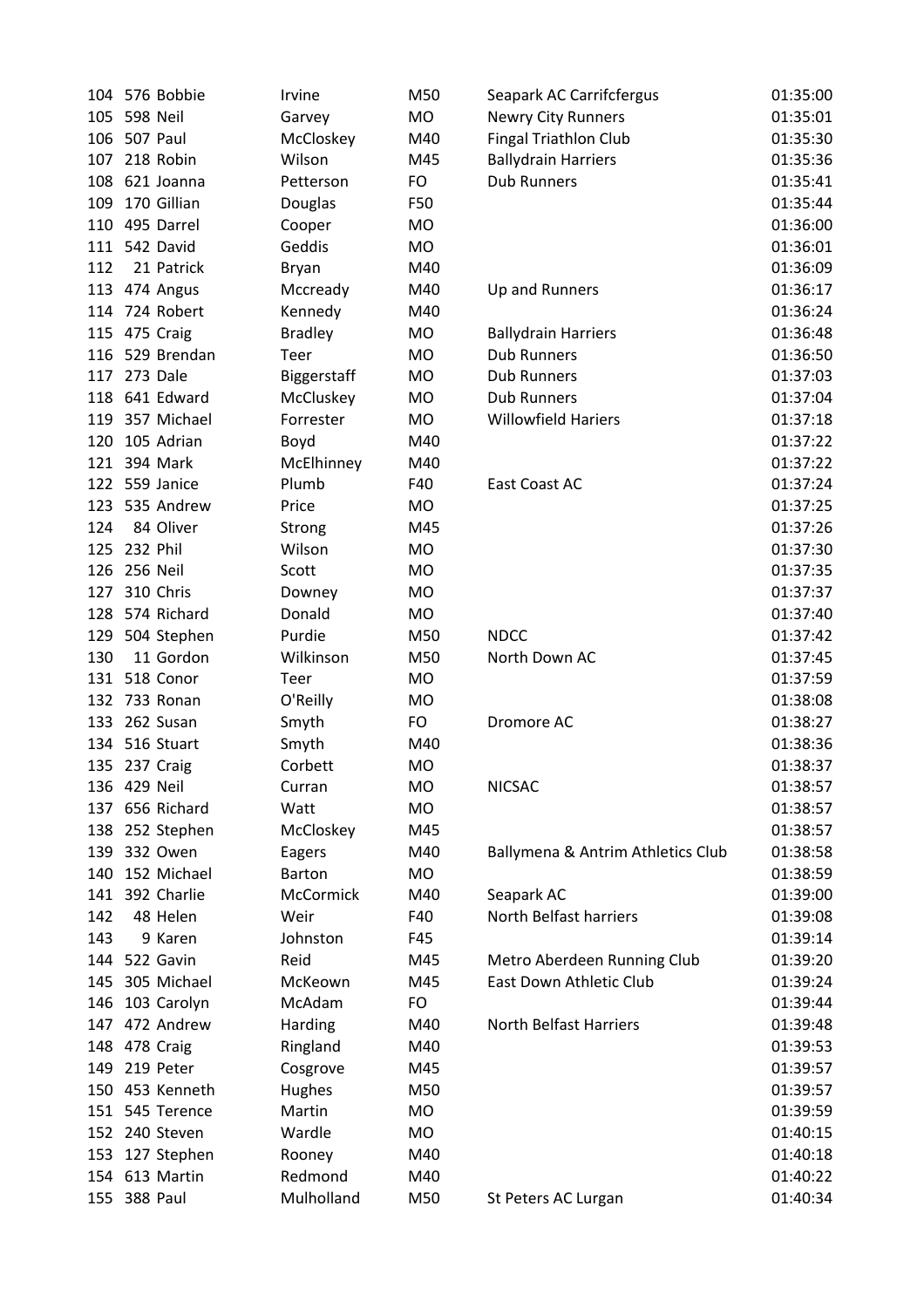|     | 156 556 Andy              | Gibson             | <b>MO</b>        |                               | 01:40:39 |
|-----|---------------------------|--------------------|------------------|-------------------------------|----------|
| 157 | 582 Stephen               | Finnegan           | <b>MO</b>        |                               | 01:40:43 |
| 158 | 161 Gareth                | Reilly             | <b>MO</b>        | <b>NICSAC</b>                 | 01:40:51 |
| 159 | 541 Kerry                 | Fokkens            | F40              | East Coast Athletic Club      | 01:41:05 |
|     | 160 443 David             | Ritchie            | M40              |                               | 01:41:06 |
|     | 161 520 Penny             | Lindsay            | F45              | East Coast AC                 | 01:41:12 |
| 162 | 284 Steven                | Maxwell            | <b>MO</b>        |                               | 01:41:19 |
| 163 | 334 Gavin                 | <b>McInnes</b>     | M45              |                               | 01:41:20 |
| 164 | 283 David                 | Montgomery         | M40              |                               | 01:41:21 |
| 165 | 714 David                 | Vallety            | <b>MO</b>        |                               | 01:41:21 |
| 166 | 471 Barry                 | Shaw               | <b>MO</b>        |                               | 01:41:22 |
| 167 | 291 Joseph                | Cooney             | M40              | Joseph Cooney                 | 01:41:31 |
| 168 | 418 David                 | Geddes             | M40              |                               | 01:41:33 |
| 169 | 585 William               | Harvey             | M40              | <b>Civil Service</b>          | 01:41:35 |
| 170 | 562 Aaron                 | Spence             | <b>MO</b>        |                               | 01:41:39 |
| 171 | 216 Andrew                | Allen              | M45              |                               | 01:41:40 |
| 172 | 80 Stephen                | Irvine             | M40              |                               | 01:41:41 |
| 173 | 299 Anita                 | McCann             | <b>FO</b>        |                               | 01:41:44 |
|     | 174 674 Mark              | Hamill             | M50              | <b>Dub Runners</b>            | 01:41:45 |
| 175 | 485 Gary                  | Mccoll             | M50              |                               | 01:41:48 |
| 176 | 367 Philip                | Carson             | <b>MO</b>        | <b>NICSAC</b>                 | 01:41:52 |
| 177 | 617 Adrian                | Walker             | <b>MO</b>        |                               | 01:41:55 |
| 178 | 651 Curtis                | Summerville        | <b>MO</b>        |                               | 01:41:59 |
| 179 | 393 Heather               | Kelly              | F45              | <b>Ballydrain Harriers</b>    | 01:42:00 |
| 180 | 179 Don                   | Hull               | M50              | Lurgan Town                   | 01:42:03 |
| 181 | 128 Jim                   | Larkin             | <b>MO</b>        |                               | 01:42:07 |
| 182 | 109 Glenn                 | Murphy             | <b>MO</b>        |                               | 01:42:11 |
| 183 | 584 Colin                 | Conway             | M50              | St Peter's AC Lurgan          | 01:42:12 |
| 184 | 83 Robert                 | Morrison           | <b>MO</b>        |                               | 01:42:14 |
| 185 | 723 Noel                  | Moan               | <b>MO</b>        | <b>Newry City Runners</b>     | 01:42:16 |
| 186 | 721 Rowland               | Neill              | M50              |                               | 01:42:40 |
| 187 | 315 Michael               | Kelso              | M50              |                               | 01:42:51 |
| 188 | 587 Richard               | Mayrs              | <b>MO</b>        |                               | 01:43:02 |
|     | 189 634 Peter             | Rusk               | <b>MO</b>        |                               | 01:43:03 |
|     | 190 324 Colin             | Funston            | <b>MO</b>        |                               | 01:43:09 |
|     | 191 546 Mary              | Mackin             | F55              |                               | 01:43:11 |
|     | 192 301 Robert            | Wilson             | M55              | <b>Willowfield Hariers</b>    | 01:43:12 |
|     | 193 376 Malachy           | Keenan             | M45              |                               | 01:43:13 |
|     | 194 302 Ernest            | Hall               | M60              | Dromore AC                    | 01:43:14 |
| 195 | 260 Gordon                | Glass              | M45              |                               | 01:43:18 |
|     | 196 670 David             | Lambon             | M45              |                               | 01:43:19 |
|     | 197 347 Paul              | Gordon             | M45              | <b>Albertville Harriers</b>   | 01:43:21 |
| 198 | 295 Gary                  |                    | M45              | <b>Ballydrain Harriers</b>    | 01:43:31 |
|     | 199 616 Philip            | Long               | MO               | <b>PACE</b>                   | 01:43:38 |
|     | 200 679 Gerrard           | Ramsey<br>McNamara | M50              | <b>North Belfast Harriers</b> | 01:43:40 |
|     | 201 637 Rachel            | Shields            | <b>FO</b>        |                               | 01:43:41 |
|     |                           |                    |                  |                               |          |
|     | 202 626 Lee<br>196 Tom    | Kelly<br>Clarke    | <b>MO</b><br>M50 | City of Lisburn AC            | 01:43:45 |
| 203 |                           |                    |                  |                               | 01:43:54 |
|     | 204 275 Danny             | Dickson            | MO               |                               | 01:43:55 |
| 205 | 288 Bobby<br>206 397 Mark | Boal               | MO               | Larne AC                      | 01:43:56 |
|     |                           | Orchin             | <b>MO</b>        |                               | 01:43:57 |
| 207 | 226 Linda                 | McDougall          | <b>FO</b>        |                               | 01:44:00 |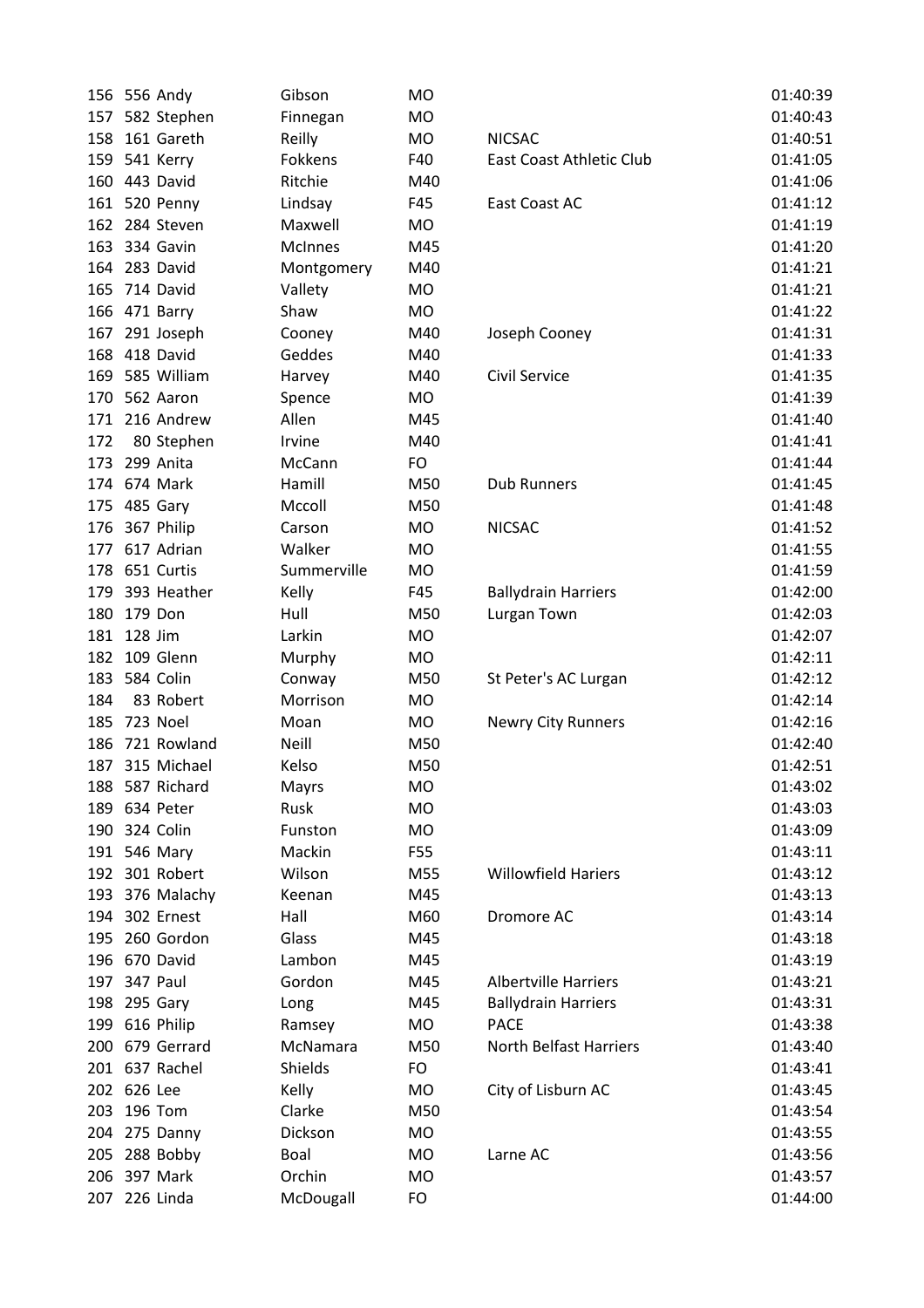| 208 | 40 Ruth          | Hanna           | FO        |                               | 01:44:06 |
|-----|------------------|-----------------|-----------|-------------------------------|----------|
| 209 | 628 Aaron        | Dixon           | <b>MO</b> |                               | 01:44:13 |
| 210 | 678 Stephen      | Walker          |           | <b>North Belfast Harriers</b> | 01:44:15 |
| 211 | 366 Nicola       | Davidson        | FO        |                               | 01:44:19 |
| 212 | 661 Stephen      | Stewart         | M40       | <b>North Belfast Harriers</b> | 01:44:20 |
| 213 | 370 David        | <b>Balmer</b>   | <b>MO</b> | North Down AC                 | 01:44:26 |
| 214 | 50 Michael       | O'Donoghue      | <b>MO</b> | Orangegrove AC                | 01:44:29 |
| 215 | 160 Brian        | Keegan          | M50       |                               | 01:44:40 |
|     | 216 438 Robert   | McFerran        | M50       |                               | 01:44:41 |
| 217 | 259 Sarah        | Benton          | F40       | North Down AC                 | 01:44:49 |
| 218 | 151 James        | Trimble         | <b>MO</b> |                               | 01:44:55 |
| 219 | 300 Jonny        | Kinney          | M40       |                               | 01:44:58 |
| 220 | 278 Andrea       | Heslip          | M40       | Dromore AC                    | 01:44:59 |
|     | 221 639 Natasha  | Moore           | FO        |                               | 01:45:26 |
| 222 | 384 Nessa        | Agnew           | F40       | <b>Dub Runners</b>            | 01:45:32 |
| 223 | 695 Michael      | Ennis           | <b>MO</b> |                               | 01:45:41 |
| 224 | 496 Karl         | Meredith        | <b>MO</b> |                               | 01:45:47 |
| 225 | 90 Warren        | Patterson       | <b>MO</b> |                               | 01:45:58 |
| 226 | 337 John         | Donnelly        | M45       | <b>Ballymena Runners AC</b>   | 01:45:58 |
|     | 227 534 Jim      | Power           | M50       | Jog Lisburn                   | 01:46:13 |
| 228 | 441 John         | Neill           | M50       | Orangegrove AC                | 01:46:16 |
| 229 | 205 Dillon       | Crawford        | <b>MO</b> |                               | 01:46:17 |
| 230 | 212 Stephen      | Wilson          | <b>MO</b> | <b>Ballydrain Harriers</b>    | 01:46:19 |
|     | 231 436 Nikki    | Heywood         | FO        | North Down AC                 | 01:46:19 |
|     | 232 689 David    | Newell          | <b>MO</b> |                               | 01:46:26 |
| 233 | 469 Helen        | Ryan            | FO        | North Down AC                 | 01:46:28 |
| 234 | 49 John          | Nelson          | M50       | <b>Belfast Running Club</b>   | 01:46:28 |
| 235 | 132 Gary         | Tweedie         | M40       |                               | 01:46:29 |
| 236 | 139 Jessica      | Upton           | FO        | <b>Huncote Harriers</b>       | 01:46:34 |
| 237 | 599 Alistair     | <b>Brown</b>    | <b>MO</b> |                               | 01:46:35 |
| 238 | 435 Gillian      | <b>Neill</b>    | FO        |                               | 01:46:43 |
| 239 | 63 Glenn         | Loughins        | <b>MO</b> |                               | 01:46:48 |
| 240 | 298 Martin       | Lawlor          | MO        |                               | 01:47:02 |
|     | 241 304 Gary     | Hunsdale        | M40       | Gary Hunsdale                 | 01:47:13 |
|     | 242 728 Jonathan | Davis           | <b>MO</b> |                               | 01:47:16 |
| 243 | 705 Richard      | Buchanan        | M45       |                               | 01:47:19 |
| 244 | 268 Ross         | Mawhinney       | MO        |                               | 01:47:22 |
|     | 245 614 Joe      | Ervine          | MO        |                               | 01:47:27 |
| 246 | 650 Stuart       | <b>Burnside</b> | MO        |                               | 01:47:27 |
|     | 247 473 Ashleigh | Collim          | FO        |                               | 01:47:33 |
|     | 248 608 Mark     | Williamson      | MO        | Orangegrove AC                | 01:47:35 |
|     | 249 644 Colin    | Gore            | M45       |                               | 01:47:43 |
| 250 | 199 Paul         | Lockett         | M40       |                               | 01:47:43 |
|     | 251 713 Mark     | Scott           | MO        |                               | 01:47:49 |
|     | 252 230 Dirk     | Schubotz        | M45       |                               | 01:47:55 |
| 253 | 729 Geoffrey     | Scott           | MO        |                               | 01:48:11 |
|     | 254 342 Keren    | Martin          | FO        | <b>Ballydrain Harriers</b>    | 01:48:46 |
|     | 255 487 Colin    | Campbell        | MO        |                               | 01:48:50 |
| 256 | 380 Fiona        | Johnston        | F45       | <b>Ballydrain Harriers</b>    | 01:48:50 |
| 257 | 282 Ivan         | Prue            | M40       | <b>Active Msers</b>           | 01:48:51 |
| 258 | 290 Peter        | Glass           | <b>MO</b> |                               | 01:48:55 |
|     | 259 612 Heather  | Baron           | FO        |                               | 01:49:04 |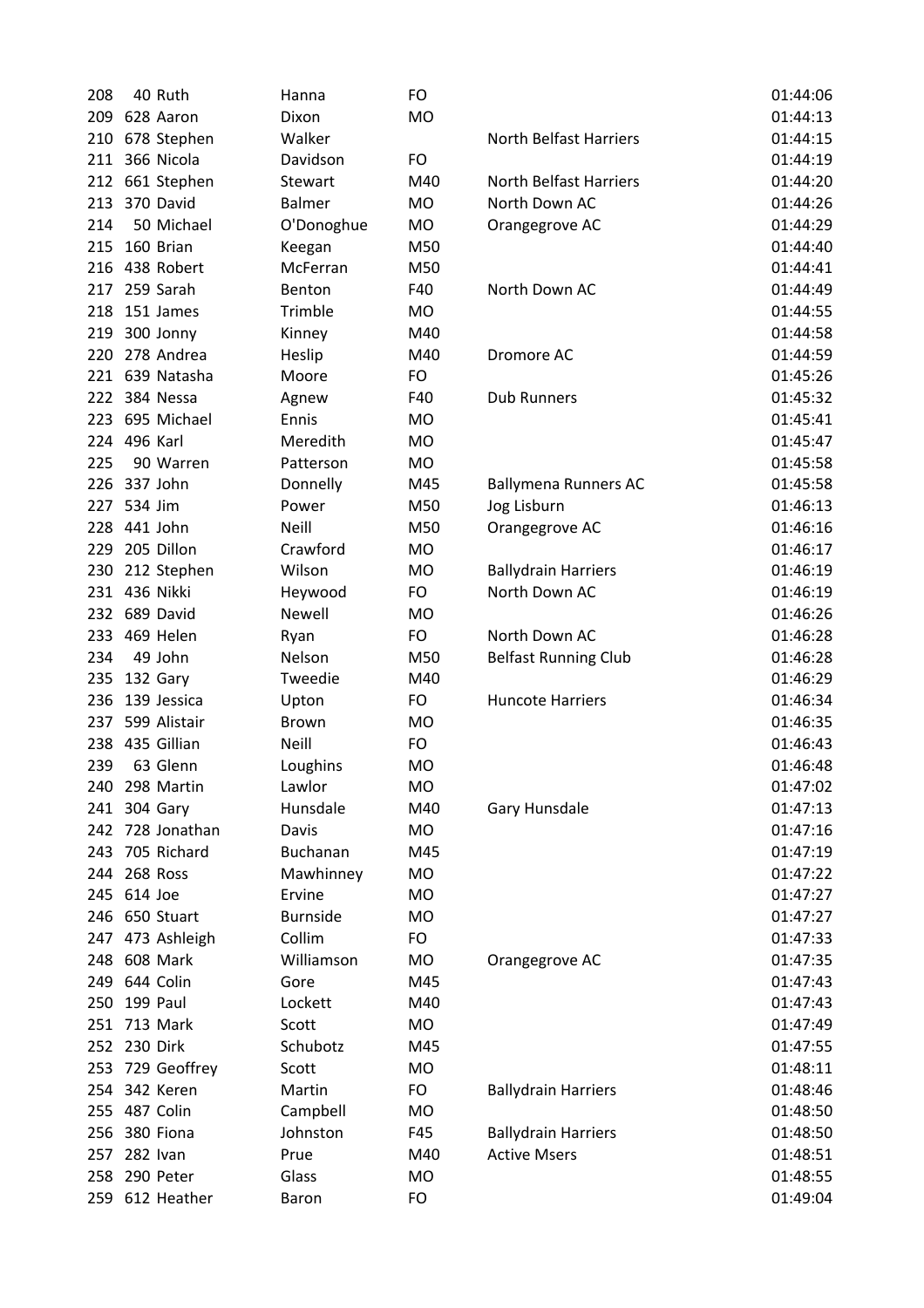| 260 | 306 Michael     | Coulter          | <b>MO</b> |                             | 01:49:14             |
|-----|-----------------|------------------|-----------|-----------------------------|----------------------|
|     | 261 204 John    | Crawford         | M40       |                             | 01:49:20             |
| 262 | 398 Cathy       | Fraser           | F40       |                             | 01:49:22             |
| 263 | 296 Stephen     | Jones            | M50       |                             | 01:49:26             |
| 264 | 209 Claire      | Shields          | FO        | <b>Ballydrain Harriers</b>  | 01:49:31             |
| 265 | 234 Leslie      | Murray           | M45       |                             | 01:49:33             |
| 266 | 720 Dean        | Collins          | M40       |                             | 01:49:44             |
| 267 | <b>364 Neil</b> | <b>Burns</b>     | <b>MO</b> |                             | 01:49:48             |
| 268 | 632 Andrew      | Lowry            | <b>MO</b> |                             | 01:49:56             |
| 269 | 118 Helen       | Murray           | FO        |                             | 01:49:56             |
| 270 | 526 James       | Wilson           | <b>MO</b> | City of Lisburn AC          | 01:49:58             |
| 271 | 586 Natalie     | <b>Bowbanks</b>  | <b>FO</b> |                             | 01:49:59             |
| 272 | 225 Stephen     | McStravick       | M40       |                             | 01:49:59             |
| 273 | 415 Marguerite  | Robinson         | F45       | Murlough AC                 | 01:50:01             |
| 274 | 593 Patricia    | Shields          | F50       | Murlough AC                 | 01:50:01             |
| 275 | 671 Stuart      | <b>Burns</b>     | MO        |                             | 01:50:11             |
| 276 | 610 Brian       | Creighton        | M45       |                             | 01:50:14             |
| 277 | 361 Colin       | McCrum           | M45       |                             | 01:50:15             |
| 278 | 686 David       | Wylie            | M40       |                             | 01:50:17             |
| 279 | 506 Albert      | Clave I Arderius | <b>MO</b> | Cerdanyola Club Hoquei      | 01:50:17             |
| 280 | 238 Stephen     | Loughran         | <b>MO</b> |                             | 01:50:25             |
| 281 | 698 Peter       | McClelland       | <b>MO</b> | <b>Blackrock Striders</b>   | 01:50:26             |
| 282 | 484 Peter       | Grimes           | M40       | <b>Forge Harriers</b>       | 01:50:28             |
| 283 | 4 Paula         | Jackson          | F40       |                             | 01:50:31             |
| 284 | 307 Daniel      | Jack             | <b>MO</b> |                             | 01:50:42             |
| 285 | 561 Jacqui      | Boyd             | F45       |                             | 01:50:44             |
| 286 | 742 Jack        | Hogg             | <b>MO</b> |                             | 01:50:55             |
| 287 | 597 Alvaro      | Usero            | <b>MO</b> |                             | 01:50:57             |
| 288 | 143 Dominic     | Kelly            | <b>MO</b> |                             | 01:50:58             |
| 289 | 189 Kieran      |                  | M50       |                             | 01:51:01             |
| 290 | 558 Amanda      | Duffy<br>Orr     | F50       |                             | 01:51:02             |
|     | 291 551 David   | McCormick        | M45       |                             |                      |
|     | 292 465 Linda   |                  |           |                             | 01:51:08<br>01:51:19 |
|     | 101 Debbie      | Philip           | F50       |                             |                      |
| 293 | 382 Mark        | McVeigh          | FO        |                             | 01:51:34<br>01:51:50 |
| 294 | 396 Allister    | Ramsay           | M45       | <b>Belfast Running Club</b> |                      |
| 295 |                 | Patton           | <b>MO</b> |                             | 01:51:53             |
| 296 | 349 Patrick     | McKenna          | M40       |                             | 01:51:53             |
|     | 297 442 Karen   | Ritchie          | F40       |                             | 01:51:56             |
| 298 | 390 Stuart      | Neill            | <b>MO</b> |                             | 01:51:58             |
| 299 | 233 Peter       | <b>Bourke</b>    | <b>MO</b> |                             | 01:52:02             |
| 300 | 82 Darren       | Prior            | MO        | <b>Ballymena Runners AC</b> | 01:52:09             |
| 301 | 603 Adrian      | Magee            | M45       |                             | 01:52:27             |
| 302 | 489 Connell     | Mcginley         | MO        | <b>Belfast Deaf Runners</b> | 01:52:29             |
| 303 | 437 James       | Morton           | M50       |                             | 01:52:38             |
| 304 | 45 Charlie      | <b>Ataliotis</b> | M50       | East Down Athletic Club     | 01:52:46             |
| 305 | 493 Valerie     | Wilson           | F45       | Aberdeen Running Club       | 01:52:54             |
| 306 | 213 Jason       | Fisher           | M40       |                             | 01:52:58             |
| 307 | 14 Cara         | Hamilton         | FO        |                             | 01:53:00             |
| 308 | 99 Russell      | Armour           | <b>MO</b> |                             | 01:53:01             |
| 309 | 207 Kate        | Moffett          | FO        | <b>Dub Runners</b>          | 01:53:12             |
| 310 | 6 Stefanie      | Eisenstadt       | FO        |                             | 01:53:16             |
|     | 311 422 David   | Moreland         | M40       |                             | 01:53:21             |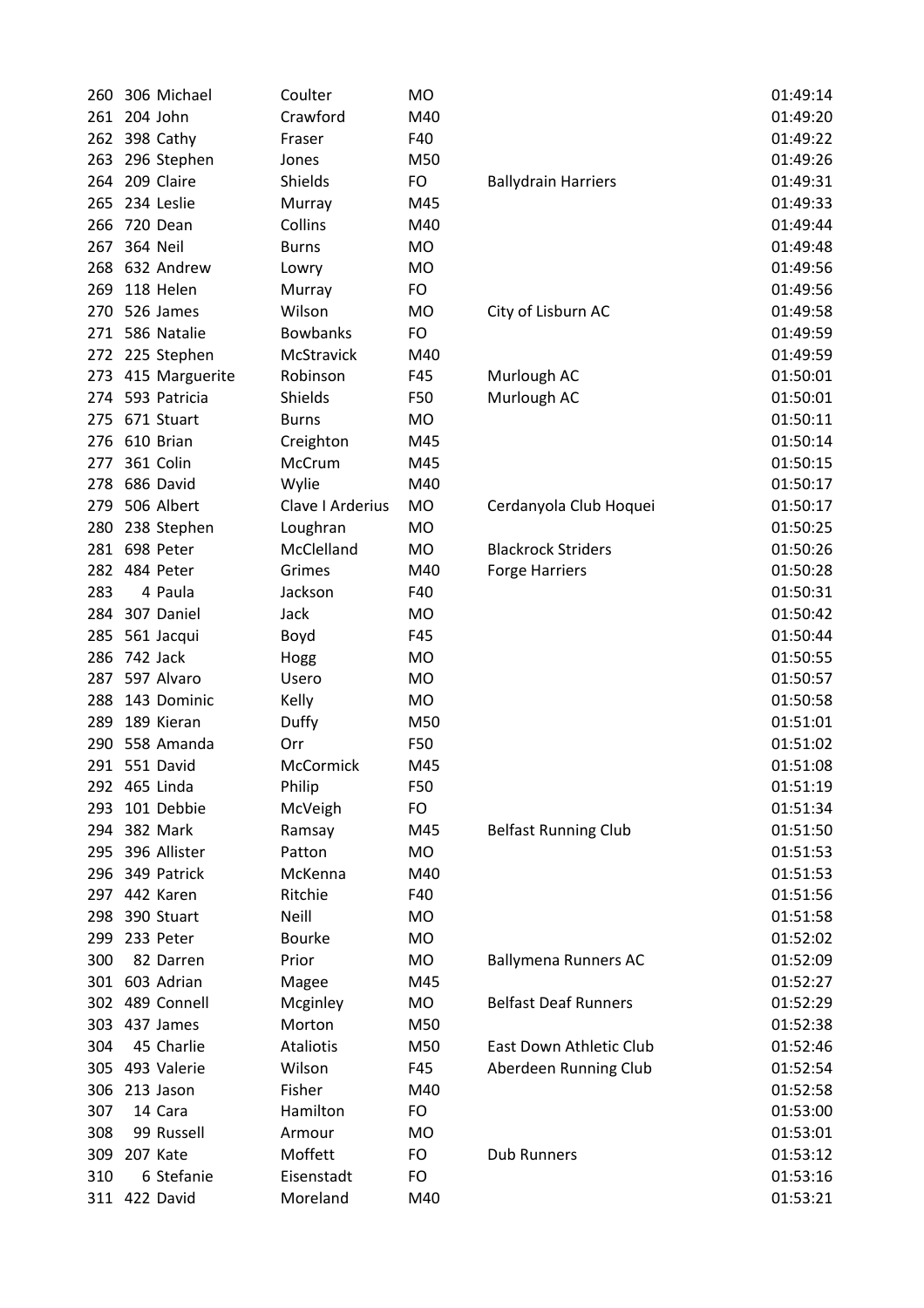| 312 | 73 Stuart         | McCrackin               | M40       |                                               | 01:53:46 |
|-----|-------------------|-------------------------|-----------|-----------------------------------------------|----------|
| 313 | 646 Angela        | McCormick               | F40       |                                               | 01:53:49 |
| 314 | 372 James         | Edge                    | M55       | <b>NICSAC</b>                                 | 01:53:50 |
| 315 | 399 Alison        | Bell                    | FO        |                                               | 01:53:53 |
| 316 | 592 Sandra        | Mayne                   | <b>FO</b> | <b>Carmen Runners</b>                         | 01:54:02 |
| 317 | 736 Neil          | Walker                  | <b>MO</b> |                                               | 01:54:04 |
| 318 | 134 Stephen       | Hanna                   | <b>MO</b> |                                               | 01:54:06 |
| 319 | 579 Michael       | Strong                  | <b>MO</b> |                                               | 01:54:11 |
| 320 | 176 Ryan          | Dorrian                 | <b>MO</b> |                                               | 01:54:12 |
| 321 | 264 Colin         | McDowell                | M45       |                                               | 01:54:12 |
| 322 | 350 James         | Barr                    | M40       |                                               | 01:54:16 |
| 323 | 589 Steve         | Millership              | M40       |                                               | 01:54:25 |
| 324 | 595 Chris         | <b>Brock</b>            | MO        |                                               | 01:54:31 |
| 325 | 156 Tristan       | Gawn                    | <b>MO</b> |                                               | 01:54:36 |
| 326 | 647 Sarah         | Williams                | <b>FO</b> |                                               | 01:54:41 |
| 327 | 42 Peter          | O'Hare                  | <b>MO</b> |                                               | 01:54:45 |
| 328 | 140 Michael       | Hamill                  | M40       |                                               | 01:54:49 |
| 329 | 356 Alan          | <b>Beggs</b>            | M40       |                                               | 01:54:51 |
| 330 | 222 Luke          | Husson                  | <b>MO</b> |                                               | 01:54:52 |
|     | 331 395 Niall     | <b>Browne</b>           | M40       |                                               | 01:54:53 |
| 332 | 98 Steven         | Quinn                   | <b>MO</b> |                                               | 01:54:54 |
| 333 | 214 Julie         | Fisher                  | F45       |                                               | 01:54:55 |
| 334 | 619 Martin        | Lindop                  | M45       | Knowle and Dorridge Running Club              | 01:55:00 |
| 335 | 263 David         | Parkinson               | M40       |                                               | 01:55:00 |
| 336 | 224 Gordon        | Coutts                  | <b>MO</b> |                                               | 01:55:17 |
|     | 337 498 Padraic   | Quinn                   | <b>MO</b> |                                               | 01:55:19 |
| 338 | 115 Cormac        | McCaughey               | MO        |                                               | 01:55:21 |
| 339 | 667 Thomas        | Chambers                | <b>MO</b> |                                               | 01:55:24 |
| 340 | 508 Gavin         | Boyd                    | M50       |                                               | 01:55:29 |
|     | 341 253 Noel      | Lavery                  | M50       |                                               | 01:55:33 |
| 342 | 328 Simon         | Christie                | M45       |                                               | 01:55:39 |
| 343 | 24 Dan            | McCutcheon              | M40       |                                               | 01:55:50 |
| 344 | 23 Robin          | Kennedy                 | M40       |                                               | 01:55:50 |
|     | 345 480 Debbie    | Mingout                 | FO        |                                               | 01:55:52 |
|     | 346 654 Barbara   | Fleming-Ovens           | F45       | <b>Newry City Runners</b>                     | 01:55:52 |
|     | 347 455 Adam      | Watson                  | <b>MO</b> |                                               | 01:55:57 |
| 348 | 652 Norman        | Kernaghan               | M60       |                                               | 01:55:59 |
| 349 | 188 Edel          | Dunlop                  | F50       |                                               | 01:56:02 |
| 350 | 251 Charise       | Boal                    | FO        |                                               | 01:56:09 |
|     | 351 266 Jamie     |                         | <b>MO</b> |                                               | 01:56:11 |
|     | 352 121 Naomi     | Conroy                  | FO        |                                               | 01:56:15 |
|     | 353 726 Sean      | Lusty<br><b>Beattie</b> | M45       | <b>County Antrim Harriers</b><br>St Peters AC | 01:56:16 |
|     | 354 400 Geraldine |                         |           | <b>Dub Runners</b>                            | 01:56:17 |
|     | 391 Gillian       | Coyle                   | F40       |                                               |          |
| 355 |                   | Hewitt                  | F40       |                                               | 01:56:18 |
|     | 356 577 Matthew   | <b>Neill</b>            | <b>MO</b> |                                               | 01:56:21 |
|     | 357 451 Gary      | Lutton                  | <b>MO</b> |                                               | 01:56:24 |
| 358 | 710 Peter         | McCloskey               | M45       |                                               | 01:56:31 |
| 359 | 157 Carolyn       | Boal                    | <b>FO</b> |                                               | 01:56:31 |
| 360 | 51 Lyle           | Jackson                 | M50       |                                               | 01:56:38 |
|     | 361 575 Brona     | Whittaker               | <b>FO</b> |                                               | 01:56:46 |
| 362 | 33 Robin          | Watson                  | <b>MO</b> |                                               | 01:56:52 |
|     | 363 692 Paul      | Gillan                  | M45       |                                               | 01:56:54 |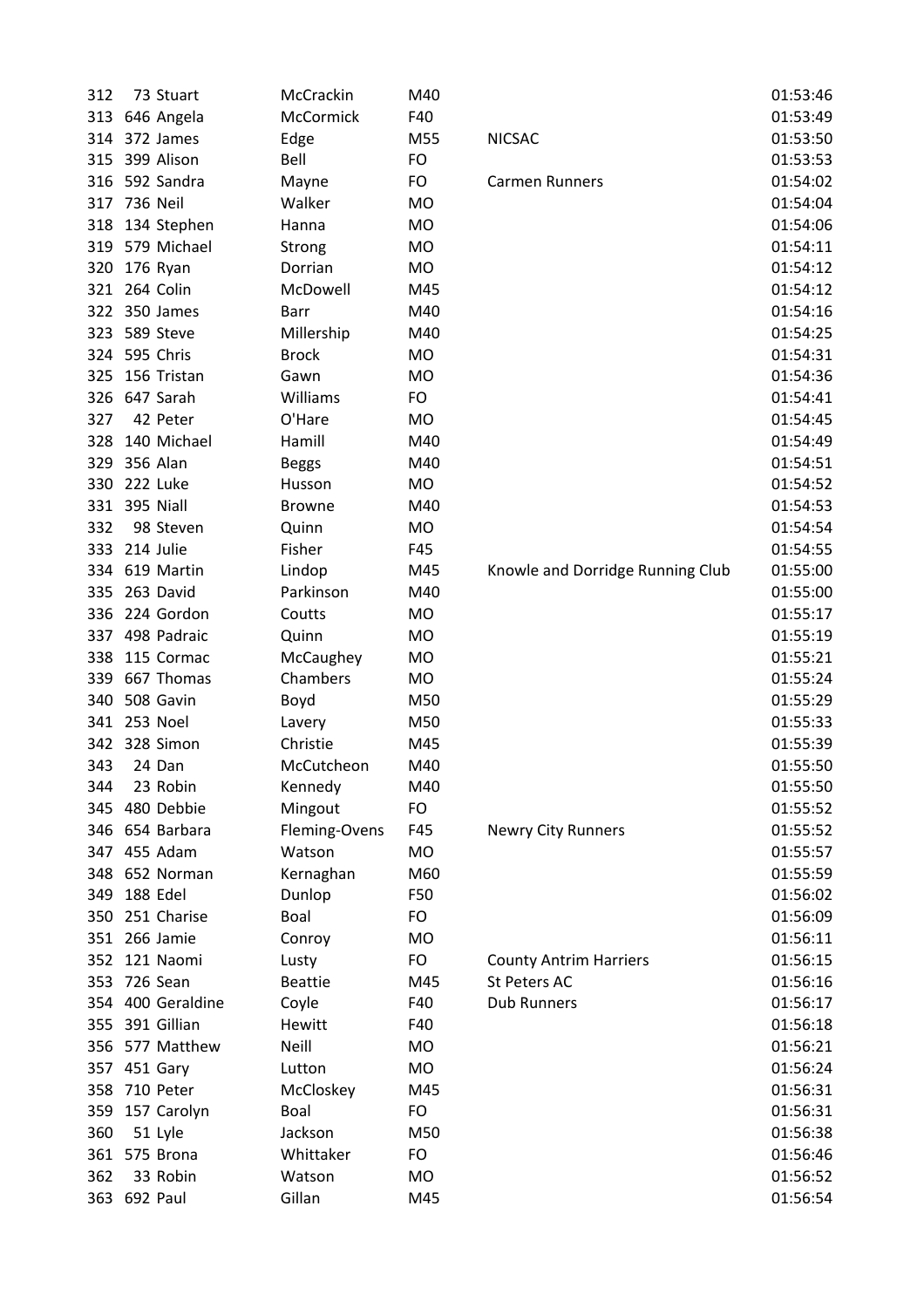| 364 | 319 Darren      | O'Neill        | <b>MO</b> |                               | 01:56:55 |
|-----|-----------------|----------------|-----------|-------------------------------|----------|
| 365 | 462 Nichola     | Caughey        | FO        |                               | 01:56:55 |
| 366 | 37 Gareth       | Kennedy        | <b>MO</b> |                               | 01:56:56 |
| 367 | 168 Nichola     | Henderson      | F40       |                               | 01:56:57 |
| 368 | 65 John         | McGarvey       | MO        | North Down AC                 | 01:57:03 |
|     | 369 696 Eddie   | Salmon         | M40       |                               | 01:57:13 |
| 370 | 389 Darren      | Houston        | M40       | Orangegrove AC                | 01:57:15 |
|     | 371 625 Darren  | Moffett        | M45       | Orangegrove AC                | 01:57:16 |
| 372 | 130 Michael     | Jones          | <b>MO</b> |                               | 01:57:18 |
| 373 | 340 Paul        | Acheson        | M65       |                               | 01:57:19 |
|     | 374 544 Paul    | Mawhinney      | MO        |                               | 01:57:25 |
|     | 375 454 Hugh    | Harrison       | M45       |                               | 01:57:32 |
| 376 | 563 Sean        | Savage         | <b>MO</b> |                               | 01:57:37 |
| 377 | 403 Derek       | Wright         | M45       |                               | 01:57:42 |
| 378 | 527 Sean        | O'Hegan        | <b>MO</b> | <b>Dub Runners</b>            | 01:57:47 |
| 379 | 494 Damien      | Stone          | MO        |                               | 01:57:48 |
| 380 | 244 Conall      | Malloy         | MO        |                               | 01:57:48 |
| 381 | 68 Steven       | Wilson         | <b>MO</b> |                               | 01:57:49 |
|     | 382 458 Lucina  | <b>Dack</b>    | FO        |                               | 01:57:55 |
| 383 | 741 Peter       | McKenzie       | M45       | Orangegrove AC                | 01:58:07 |
|     | 384 335 Jason   | Greenlees      | <b>MO</b> |                               | 01:58:12 |
| 385 | 711 Richard     | <b>Bullick</b> | M40       |                               | 01:58:14 |
| 386 | 192 Gillian     | <b>Beggs</b>   | FO        |                               | 01:58:14 |
| 387 | 502 Rafal       | Lukasik        | <b>MO</b> |                               | 01:58:16 |
| 388 | 523 Jason       | Ritchie        | <b>MO</b> |                               | 01:58:17 |
| 389 | 596 Eileen      | Jack           | FO        |                               | 01:58:20 |
| 390 | 312 lan         | McCracken      | M60       | East Down Athletic Club       | 01:58:22 |
|     | 391 572 Ralph   | lavery         | MO        |                               | 01:58:24 |
|     | 392 239 Craig   | Corsar         | <b>MO</b> |                               | 01:58:25 |
| 393 | 665 Victoria    | Wightman       | FO        |                               | 01:58:28 |
|     | 394 517 Brenda  | Kearns         | F50       |                               | 01:58:29 |
|     | 395 672 Glen    | <b>Blake</b>   | <b>MO</b> |                               | 01:58:34 |
| 396 | 110 Richard     | Murphy         | MO        |                               | 01:58:35 |
|     | 397 531 Chris   | McCallum       | <b>MO</b> |                               | 01:58:43 |
| 398 | 201 Sarah-Jane  | Gibson         | FO        |                               | 01:58:46 |
| 399 | 743 Daire       | <b>Bates</b>   | <b>MO</b> |                               | 01:58:52 |
| 400 | 38 Andrew       | Johnston       | M40       |                               | 01:58:55 |
|     | 401 203 Richard | Hull           | MO        |                               | 01:58:57 |
|     | 402 343 Steve   | Wilson         | M40       |                               | 01:59:00 |
| 403 | 184 Joanne      | Harris         | F40       |                               | 01:59:20 |
| 404 | 183 Simon       | Cummings       | M40       | North Down AC                 | 01:59:20 |
|     | 405 680 Sean    | McShane        | M40       | <b>North Belfast Harriers</b> | 01:59:26 |
| 406 | 180 Simon       | Cheung         | M50       |                               | 01:59:26 |
| 407 | 286 Heidi       | Rodgers        | F40       | North Down AC                 | 01:59:29 |
| 408 | 413 Shirley     | Fullerton      | FO        |                               | 01:59:29 |
|     | 409 492 Claire  | Dickinson      | FO        | Larne AC                      | 01:59:34 |
| 410 | 512 Benny       | Miskelly       | M40       |                               | 01:59:39 |
|     | 411 154 Kevin   | Kelly          | M40       |                               | 01:59:41 |
|     | 412 673 Nicky   | McKeag         | F40       | <b>Ballydrain Harriers</b>    | 01:59:42 |
|     | 413 339 Colin   | Goudy          | MO        |                               | 01:59:42 |
|     | 414 511 Keith   | Alexander      | M40       |                               | 01:59:43 |
|     | 415 159 Clare   | Carson         | F40       |                               | 01:59:44 |
|     |                 |                |           |                               |          |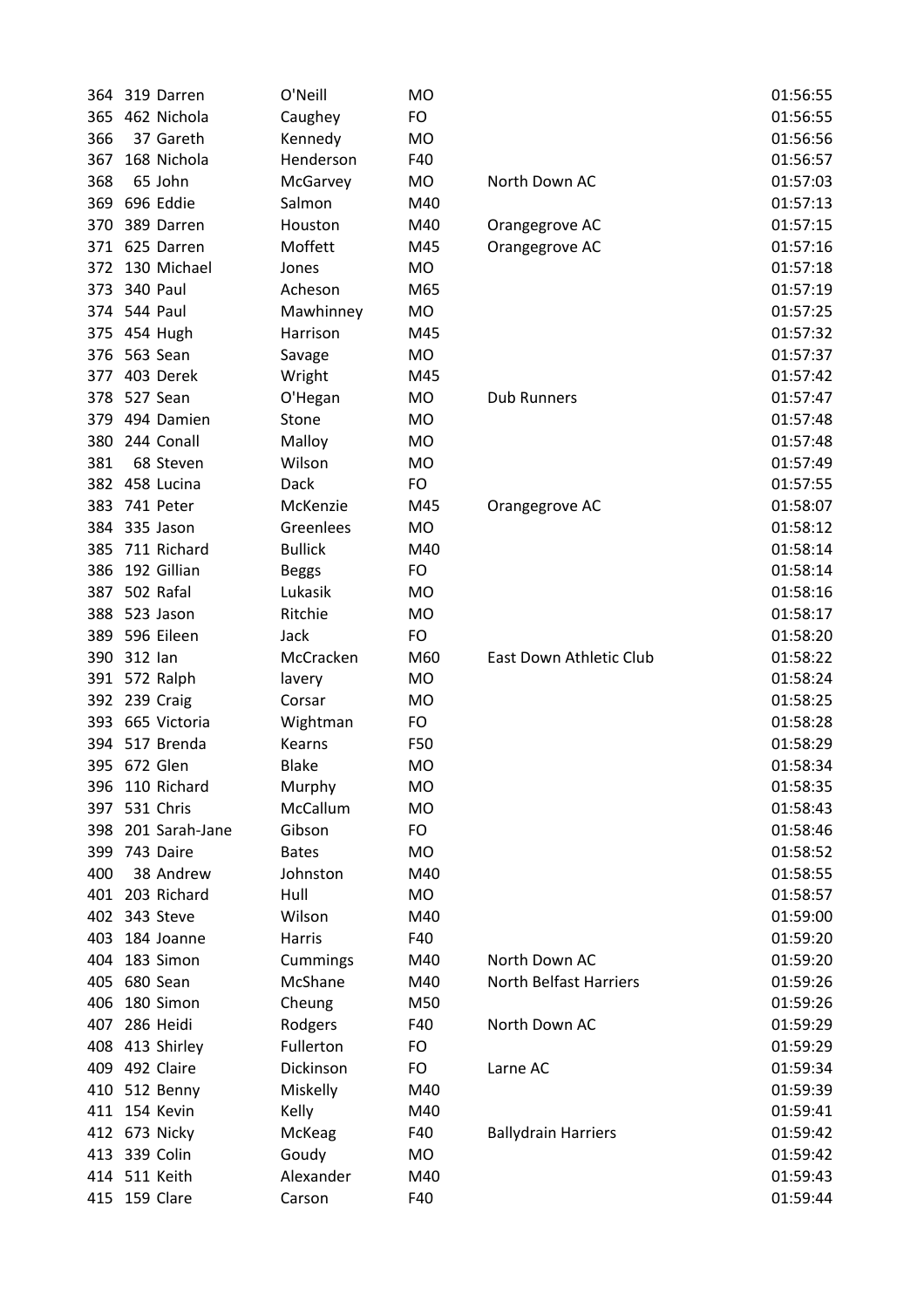| 416 | 553 Colin       | Haddick       | M65       |                             | 01:59:47 |
|-----|-----------------|---------------|-----------|-----------------------------|----------|
| 417 | 163 Angela      | Ledlie        | FO        |                             | 01:59:50 |
| 418 | 555 Majella     | Corrigan      | F40       |                             | 01:59:50 |
| 419 | 681 Paul        | Williams      | M50       | North Belfast Harriers      | 01:59:51 |
| 420 | 28 James        | McFarlane     | M55       | Ards Cycling Club           | 01:59:51 |
|     | 421 369 Sharon  | Gibson        | F45       |                             | 01:59:51 |
|     | 422 709 Johnny  | <b>Baird</b>  | M50       |                             | 01:59:54 |
| 423 | 235 Heidi       | Evans         | FO        |                             | 01:59:57 |
| 424 | 734 David       | Shaw          | <b>MO</b> |                             | 02:00:00 |
| 425 | 316 Janice      | Scott         | FO        |                             | 02:00:11 |
| 426 | 623 Gary        | Connolly      | M50       | Seapark AC                  | 02:00:18 |
| 427 | 27 Jamie        | Stevens       | <b>MO</b> |                             | 02:00:20 |
| 428 | 231 Eunan       | Magee         | M40       | St Peters AC Lurgan         | 02:00:28 |
| 429 | 602 Jonathan    | Lindsay       | MO        |                             | 02:00:39 |
|     | 430 668 Mervyn  | Phillips      | M50       |                             | 02:00:40 |
| 431 | 583 Zara        | Fulton        | FO        |                             | 02:00:43 |
|     | 432 421 Heather | <b>Stanex</b> | F40       | <b>Ballydrain Harriers</b>  | 02:00:45 |
| 433 | 55 Scott        | Whitear       | <b>MO</b> | <b>Belfast Running Club</b> | 02:00:47 |
| 434 | 540 Philip      | Foster        | <b>MO</b> |                             | 02:01:13 |
| 435 | 280 Kerry       | Hall          | F40       | Dromore AC                  | 02:01:38 |
|     | 436 649 Stuart  | Lunn          | <b>MO</b> |                             | 02:01:45 |
| 437 | 554 Gregory     | Gout          | <b>MO</b> |                             | 02:02:00 |
| 438 | 175 Stuart      | McLean        | M40       |                             | 02:02:18 |
| 439 | 106 Jonathan    | Lilly         | M45       |                             | 02:02:21 |
| 440 | 666 Duncan      | McAllister    | M40       |                             | 02:02:23 |
| 441 | 565 angela      | Morrow        | FO        |                             | 02:02:30 |
|     | 442 243 Jayne   | Mount         | FO        |                             | 02:02:30 |
| 443 | 13 Glenn        | Porter        | <b>MO</b> |                             | 02:02:31 |
| 444 | 93 Laura        | Cameron       | FO        |                             | 02:02:44 |
| 445 | 352 Denise      | Shaw          | FO        |                             | 02:02:49 |
| 446 | 217 Karen       | Dixon         | F40       |                             | 02:02:54 |
|     | 447 381 Lee     | Couper        | <b>MO</b> |                             | 02:02:59 |
| 448 | 227 Suzanne     | Costley       | FO        |                             | 02:03:04 |
|     | 449 457 George  | Shivers       | M45       |                             | 02:03:09 |
|     | 450 624 Brendan | Rice          | MO        |                             | 02:03:19 |
|     | 451 374 Mark    | Gilmore       | M40       |                             | 02:03:26 |
|     | 452 173 lan     | Calderwood    | M40       |                             | 02:03:30 |
| 453 | 220 Stacey      | Cosgrove      | FO        |                             | 02:03:50 |
| 454 | 144 Alan        | Lutton        | M50       |                             | 02:03:53 |
| 455 | 281 David       | McIvor        | M45       |                             | 02:04:15 |
| 456 | 92 Thomas       | McKinstry     | M45       | North Belfast harriers      | 02:04:24 |
|     | 457 313 Connor  | Mcgeehan      | <b>MO</b> |                             | 02:04:26 |
| 458 | 29 Laura        | Bateson       | FO        |                             | 02:04:36 |
| 459 | 107 John        | Adrian        | M45       |                             | 02:04:47 |
| 460 | 685 Stuart      | Hill          | M40       |                             | 02:04:50 |
|     | 461 123 Alison  | Taylor        | F40       |                             | 02:04:51 |
|     | 462 271 Tanya   | Weir          | FO        |                             | 02:04:54 |
|     | 463 513 Laura   | Coulter       | FO        |                             | 02:05:07 |
|     | 464 643 Declan  | Magee         | MO        |                             | 02:05:11 |
| 465 | 34 Michael      | McNeill       | M50       |                             | 02:05:17 |
| 466 | 178 Emma        | Mann          | FO        |                             | 02:05:26 |
| 467 | 604 Mark        | Armstrong     | M45       |                             | 02:05:26 |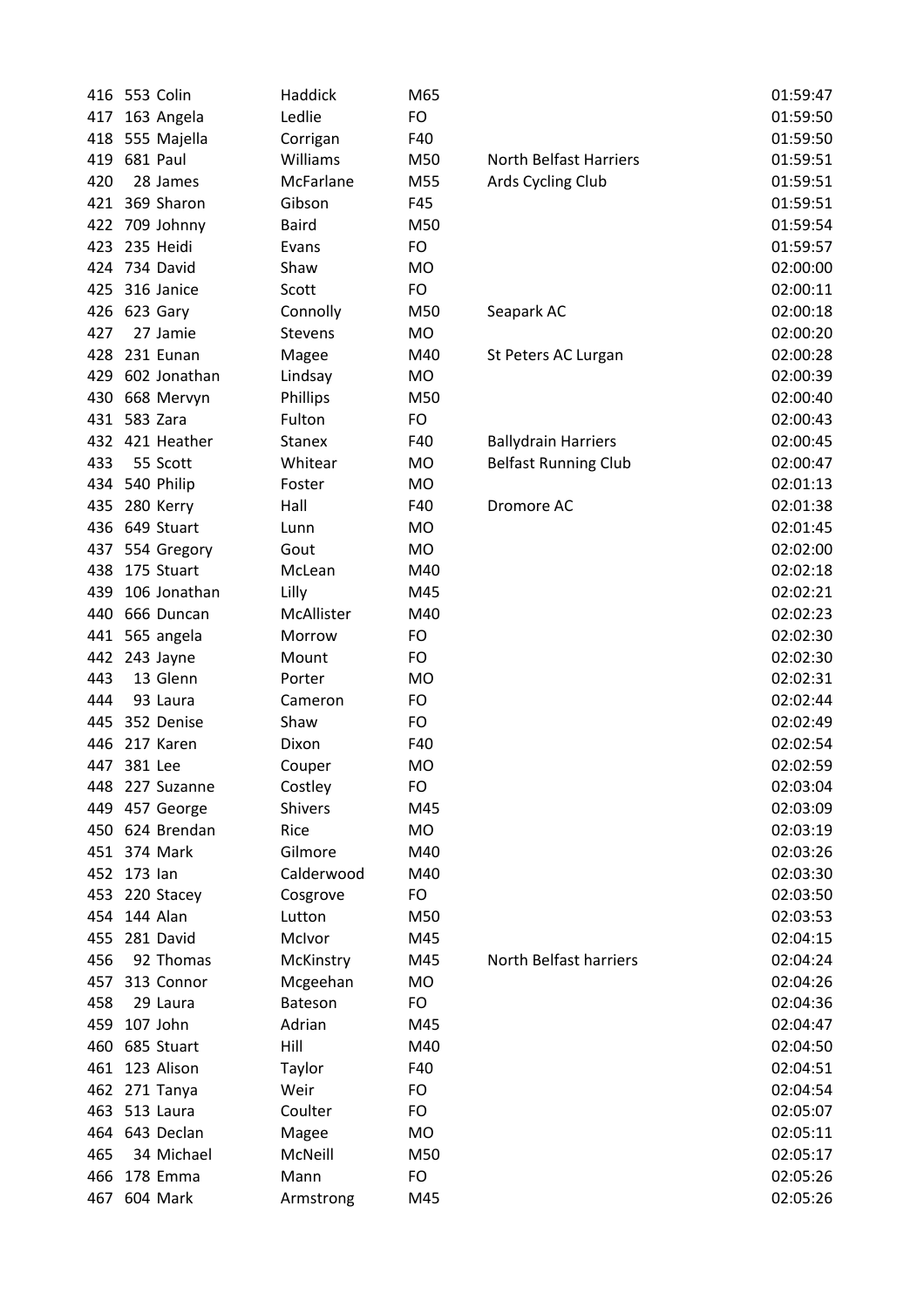| 468 | 570 Claire        | Crutchley      | FO        |                              | 02:05:32 |
|-----|-------------------|----------------|-----------|------------------------------|----------|
| 469 | 12 Michael        | Cunningham     | <b>MO</b> |                              | 02:05:33 |
| 470 | 420 Bernadette    | Mooty          | FO        |                              | 02:05:35 |
| 471 | 460 Laurie        | Gillespie      | FO        |                              | 02:05:37 |
| 472 | 378 Lynda         | Taylor         | F40       |                              | 02:05:42 |
| 473 | 433 David         | McGimpsey      | <b>MO</b> |                              | 02:05:59 |
| 474 | 57 Janice         | Sheppey        | F45       | <b>NDAC</b>                  | 02:06:05 |
| 475 | 611 Aaron         | Cleland        | <b>MO</b> |                              | 02:06:07 |
| 476 | 530 Karen         | Ritchie        | F40       | <b>Ballymena Runners</b>     | 02:06:16 |
| 477 | 645 Anne          | Killen         | <b>FO</b> |                              | 02:06:19 |
| 478 | 242 David         | Kelly          | <b>MO</b> |                              | 02:06:19 |
| 479 | 206 Rosi          | Earney         | F45       | <b>Ballydrain Harriers</b>   | 02:06:23 |
| 480 | 7 Alan            | Kane           | M40       |                              | 02:06:35 |
|     | 481 505 Paul      | Edgar          | M45       | Orangegrove Athletics Club   | 02:06:46 |
| 482 | 401 Ross          | Collins        | <b>MO</b> |                              | 02:06:49 |
| 483 | 172 Kenny         | <b>Bradley</b> | <b>MO</b> |                              | 02:06:51 |
| 484 | 636 Caroline      | Smyth          | F40       |                              | 02:06:58 |
| 485 | 348 Karen         | Poag           | FO        | Seapark AC                   | 02:07:00 |
| 486 | 377 Julie-Ann     | Mitchell       | <b>FO</b> | Seapark AC                   | 02:07:00 |
| 487 | 538 Mark          | Foster         | M40       |                              | 02:07:23 |
| 488 | 405 Lindsay       | Cosgrove       | <b>FO</b> | <b>Training Room Comber</b>  | 02:07:33 |
| 489 | 737 David         | Ganaghan       | M50       |                              | 02:07:38 |
| 490 | 707 Gabriel       | Crawford       | M60       |                              | 02:07:39 |
| 491 | 321 Alison        | Foster         | F40       | <b>Ballymena Runners AC</b>  | 02:07:51 |
| 492 | 323 Allan         | Foster         | M45       | <b>Ballymena Runners AC</b>  | 02:07:52 |
| 493 | 62 Helen          | Poots          | F50       |                              | 02:07:53 |
| 494 | 533 Kenneth       | Shiels         | M60       |                              | 02:08:01 |
| 495 | 659 Richard       | Worledge       | M55       |                              | 02:08:07 |
| 496 | 246 Racheal       | Smyth          | FO        |                              | 02:08:12 |
| 497 | 228 Joanne        | Kelly          | F40       |                              | 02:08:12 |
| 498 | 81 Richard        | Cooper         | <b>MO</b> |                              | 02:08:27 |
| 499 | 568 Martin        | <b>Brady</b>   | M40       |                              | 02:08:39 |
| 500 | 525 Aaron         | Ritchie        | MO        |                              | 02:08:50 |
|     | 501 590 Christine | <b>Beggs</b>   | F40       |                              | 02:09:00 |
|     | 502 308 David     | Main           | M45       |                              | 02:09:04 |
| 503 | 117 David         | Nelson         | <b>MO</b> |                              | 02:09:13 |
|     | 504 446 Gavin     | McNeill        | M50       | Murlough AC                  | 02:09:13 |
|     | 505 552 Jeff      | Hull           | M45       | Jazzy Jeff Solo Running Club | 02:09:16 |
| 506 | 703 Roisin        | Coleman        | F40       |                              | 02:09:17 |
| 507 | 355 Mark          | Leathem        | M40       |                              | 02:09:26 |
|     | 508 289 Emily     | Boal           | FO        | Larne AC                     | 02:09:34 |
|     | 509 515 David     | Robinson       | <b>MO</b> |                              | 02:09:53 |
| 510 | 404 Andrew        | Smyth          | M50       | Seapark AC                   | 02:09:54 |
|     | 511 333 Pam       | Moore          | FO        |                              | 02:09:55 |
|     | 512 427 Andrew    | Kinney         | M45       |                              | 02:10:14 |
| 513 | 501 Margaret      | McCamley       | F50       |                              | 02:10:36 |
| 514 | 96 David          | Carse          | M55       |                              | 02:10:36 |
| 515 | 440 lan           | Watson         | M50       |                              | 02:10:39 |
| 516 | 708 Daniel        | <b>Brown</b>   | <b>MO</b> |                              | 02:10:41 |
| 517 | 122 Christine     | Duncan         | FO        |                              | 02:10:50 |
| 518 | 566 Karen         | Sinclair       | F45       |                              | 02:11:13 |
| 519 | 58 Janice         | McCartney      | F45       | <b>NDAC</b>                  | 02:11:13 |
|     |                   |                |           |                              |          |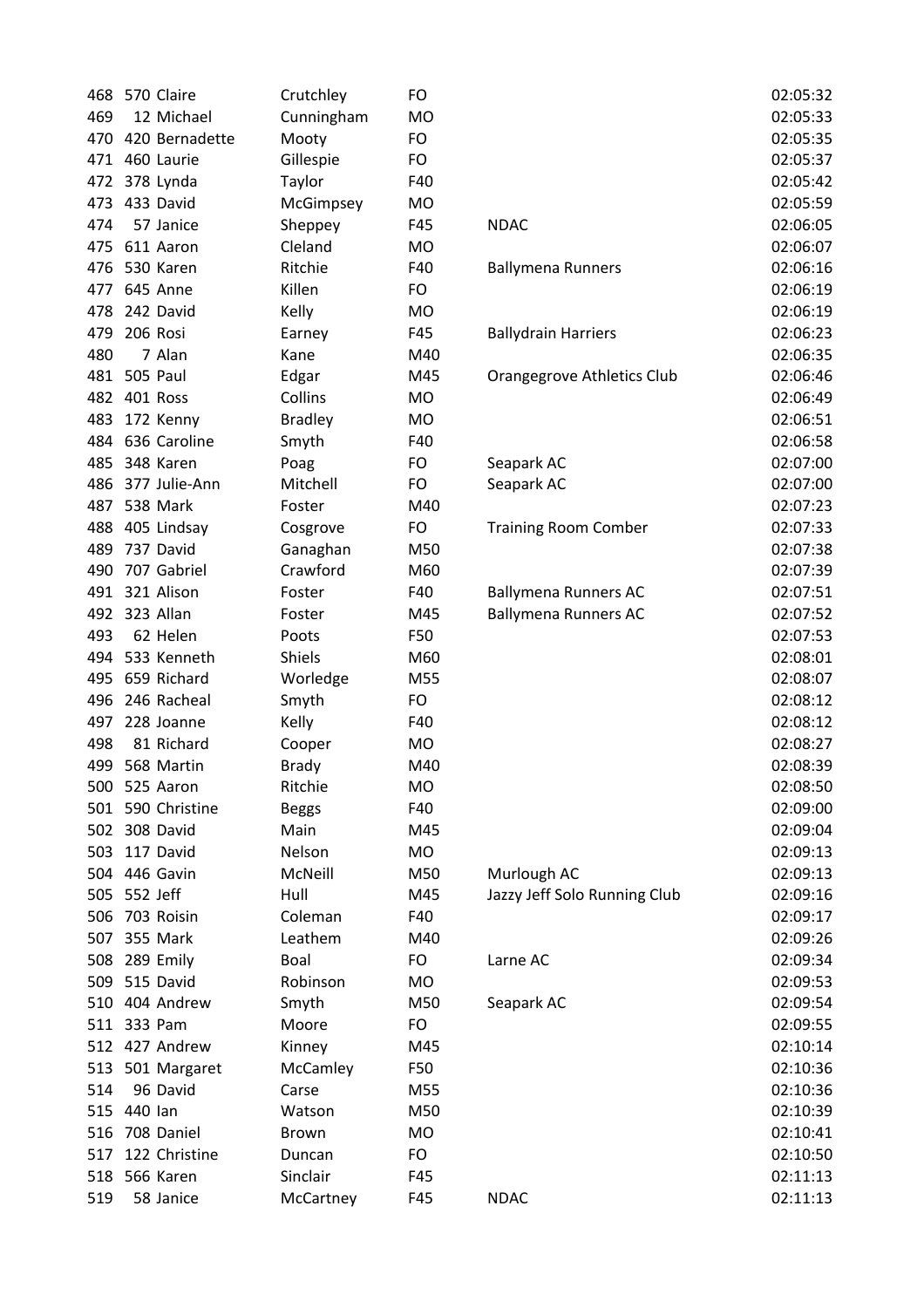|     | 520 633 Linda           | Dugan      | F50       |                             | 02:11:23 |
|-----|-------------------------|------------|-----------|-----------------------------|----------|
|     | 521 325 Gordon          | Crozier    | <b>MO</b> |                             | 02:11:46 |
|     | 522 267 Kathryn         | William    | FO        |                             | 02:12:00 |
|     | 523 336 Andrew          | Thompson   | M40       |                             | 02:12:05 |
|     | 524 571 Jennifer        | Mulvenna   | FO        |                             | 02:12:32 |
| 525 | 274 Brian               | Murray     | M40       |                             | 02:12:32 |
|     | 526 444 Gillian         | Jordan     | FO        |                             | 02:12:34 |
|     | 527 663 Jonathan        | Mulholland | M40       |                             | 02:12:41 |
| 528 | 94 Adrian               | Boyd       | <b>MO</b> |                             | 02:12:46 |
|     | 529 200 David           | Hammond    | <b>MO</b> |                             | 02:12:46 |
| 530 | 116 David               | McElroy    | <b>MO</b> |                             | 02:12:48 |
|     | 531 452 Diane           | Woods      | F45       |                             | 02:12:51 |
|     | 532 353 Valerie         | Walker     | F50       |                             | 02:12:55 |
|     | 533 499 Anne-Marie      | McDevitt   | F40       |                             | 02:13:08 |
|     | 534 330 Robert          | Neill      | M45       |                             | 02:13:09 |
|     | 535 682 Jim             | Clinton    | M50       | North Belfast Harriers      | 02:13:13 |
|     | 536 293 Lynn            | McClure    | F40       |                             | 02:13:17 |
|     | 537 292 Carol           | Mounce     | F45       |                             | 02:13:18 |
| 538 | 88 Lisa                 | Mawhinney  | FO        | <b>Ballydrain Harriers</b>  | 02:13:25 |
| 539 | 100 Jonathan            | Swann      | <b>MO</b> | <b>Ballydrain Harriers</b>  | 02:13:25 |
| 540 | 64 Sarah                | Walls      | FO.       |                             | 02:13:27 |
|     | 541 448 Jeanette        | Wilson     | FO.       |                             | 02:13:30 |
|     | 542 683 Patrick         | McShane    | <b>MO</b> | North Belfast Harriers      | 02:13:32 |
|     | 543 135 Tracy Elizabeth | Hewitt     | F40       |                             | 02:14:05 |
|     | 544 241 Ryan            | Kerr       | <b>MO</b> |                             | 02:14:09 |
| 545 | 578 Petter              | Gilmore    | <b>MO</b> |                             | 02:14:17 |
| 546 | 26 Julie-anne           | Caughey    | F40       |                             | 02:14:55 |
|     | 547 500 Philip          | Smith      |           | form to be provided         | 02:14:58 |
| 548 | 236 Roy                 | Spalding   | M65       |                             | 02:15:11 |
| 549 | 52 Yvette               | McClean    | FO.       | <b>Ballymena Runners AC</b> | 02:15:18 |
|     | 550 371 Andrew          | McClean    | <b>MO</b> | <b>Ballymena Runners AC</b> | 02:15:18 |
|     | 551 560 Sandy           | Plumb      | M45       | East Coast AC               | 02:15:28 |
|     | 552 406 Ann             | McAlarney  | F55       | Murlough AC                 | 02:15:34 |
| 553 | 54 Phil                 | Maitland   | <b>MO</b> |                             | 02:15:37 |
|     | 554 466 Catherine       | Cunningham | FO        |                             | 02:15:41 |
|     | 555 669 Sasha           | Lambon     | F45       |                             | 02:15:44 |
|     | 556 664 Pauline         | Crooks     | F40       |                             | 02:15:49 |
| 557 | 528 Julie               | Preston    | <b>FO</b> |                             | 02:16:00 |
| 558 | 19 Kirsty               | Grafton    | FO        | Newforge Country Club       | 02:16:05 |
|     | 559 690 Claire          | Cassells   | <b>FO</b> |                             | 02:16:11 |
|     | 560 655 Noel            | Bloomfield | M45       | <b>Mallusk Harriers</b>     | 02:17:02 |
|     | 561 445 Christina       | McConnell  | <b>FO</b> |                             | 02:17:06 |
|     | 562 717 Matthew         | O'Hare     | M50       |                             | 02:17:34 |
|     | 563 155 Kirsty          | Walker     | FO        |                             | 02:17:51 |
|     | 564 147 Jack            | Hopley     | <b>MO</b> |                             | 02:17:56 |
| 565 | 145 William             | Ennis      | <b>MO</b> |                             | 02:17:56 |
| 566 | 146 Jennifer            | Carse      | FO        |                             | 02:17:56 |
| 567 | 8 Mirinda               | Kane       | F40       |                             | 02:18:23 |
| 568 | 95 Gordon               | McEwan     | M40       |                             | 02:18:43 |
| 569 | 77 Robert               | Poots      | <b>MO</b> |                             | 02:18:49 |
| 570 | 20 Claire               | Young      | <b>FO</b> |                             | 02:19:21 |
|     | 571 247 Rachel          | Reid       | <b>FO</b> |                             | 02:19:48 |
|     |                         |            |           |                             |          |

|                     | 02:11:23 |
|---------------------|----------|
|                     | 02:11:46 |
|                     | 02:12:00 |
|                     | 02:12:05 |
|                     | 02:12:32 |
|                     | 02:12:32 |
|                     | 02:12:34 |
|                     |          |
|                     | 02:12:41 |
|                     | 02:12:46 |
|                     | 02:12:46 |
|                     | 02:12:48 |
|                     | 02:12:51 |
|                     | 02:12:55 |
|                     | 02:13:08 |
|                     | 02:13:09 |
| th Belfast Harriers | 02:13:13 |
|                     | 02:13:17 |
|                     | 02:13:18 |
| ydrain Harriers     | 02:13:25 |
| ydrain Harriers     | 02:13:25 |
|                     | 02:13:27 |
|                     | 02:13:30 |
| th Belfast Harriers | 02:13:32 |
|                     | 02:14:05 |
|                     | 02:14:09 |
|                     |          |
|                     | 02:14:17 |
|                     | 02:14:55 |
| n to be provided    | 02:14:58 |
|                     | 02:15:11 |
| ymena Runners AC    | 02:15:18 |
| ymena Runners AC    | 02:15:18 |
| t Coast AC          | 02:15:28 |
| rlough AC           | 02:15:34 |
|                     | 02:15:37 |
|                     | 02:15:41 |
|                     | 02:15:44 |
|                     | 02:15:49 |
|                     | 02:16:00 |
| wforge Country Club | 02:16:05 |
|                     | 02:16:11 |
| llusk Harriers      | 02:17:02 |
|                     | 02:17:06 |
|                     | 02:17:34 |
|                     | 02:17:51 |
|                     | 02:17:56 |
|                     | 02:17:56 |
|                     |          |
|                     | 02:17:56 |
|                     | 02:18:23 |
|                     | 02:18:43 |
|                     | 02:18:49 |
|                     | 02:19:21 |
|                     | 02:19:48 |
|                     |          |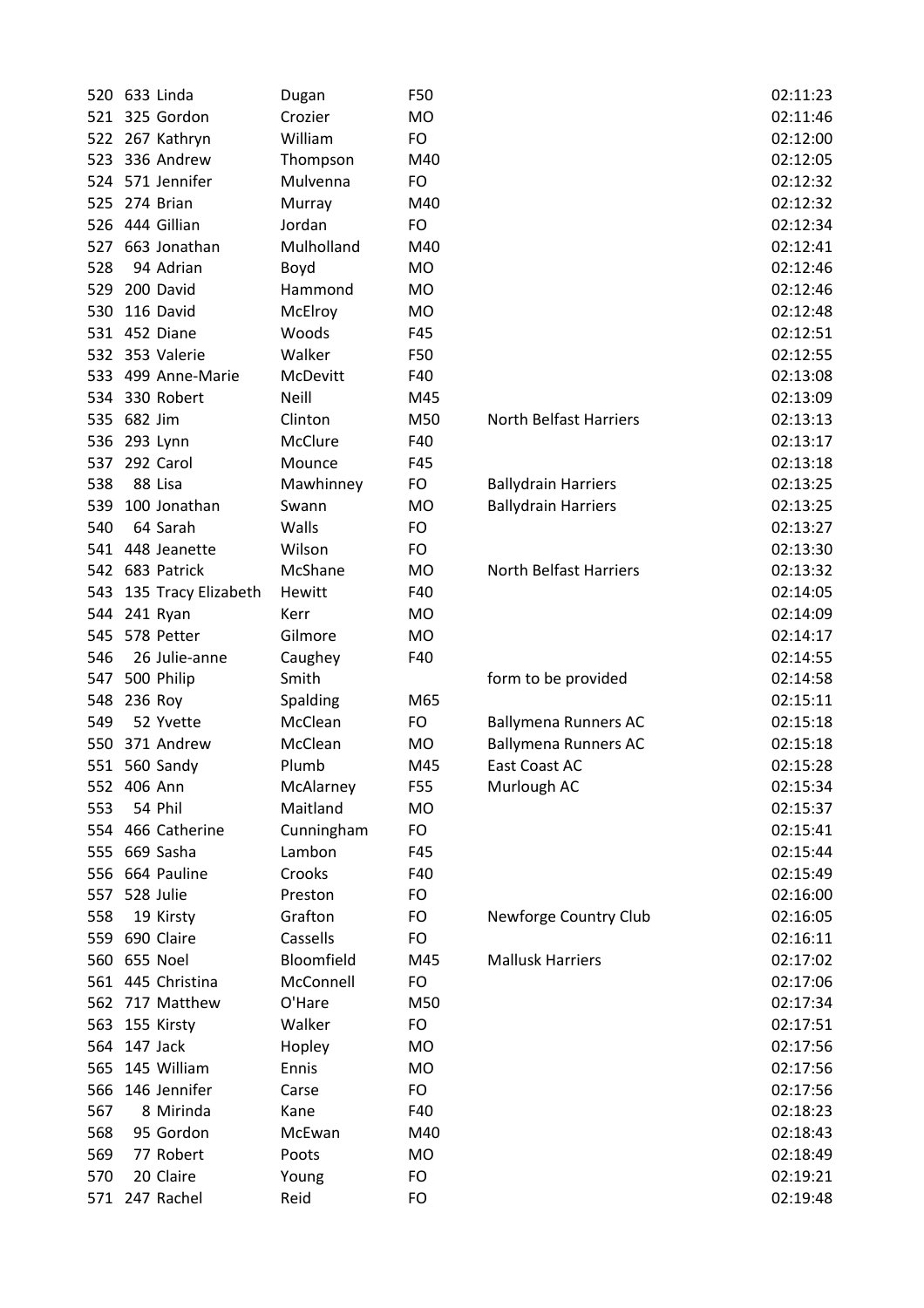|     | 572 601 Gavin       | Rogers         | M45       |                            | 02:20:01 |
|-----|---------------------|----------------|-----------|----------------------------|----------|
| 573 | 210 Peter           | Shields        | <b>MO</b> | <b>Ballydrain Harriers</b> | 02:20:01 |
| 574 | 164 Sonia           | Martin         | FO        |                            | 02:20:03 |
| 575 | 490 Graham          | Fergus         | <b>MO</b> |                            | 02:20:05 |
| 576 | 194 Charlene        | Sharkey        | FO        |                            | 02:20:05 |
| 577 | 660 Simon           | Gregg          | MO        |                            | 02:20:22 |
| 578 | 408 Paula           | Mckibbin       | F45       |                            | 02:21:21 |
| 579 | 74 Neil             | Martin         | MO        | Murlough AC                | 02:21:30 |
|     | 279 Michele         |                |           |                            | 02:21:36 |
| 580 |                     | Ennis          | F50       |                            |          |
|     | 581 629 Geraldine   | Simpson        | FO        |                            | 02:21:41 |
| 582 | 548 Joanne          | Ryans          | FO        |                            | 02:21:52 |
| 583 | 36 David            | Hill           | M65       |                            | 02:22:01 |
| 584 | 297 Lauren          | Meredith       | FO        |                            | 02:22:16 |
| 585 | 150 Terry           | Graham         | <b>MO</b> |                            | 02:22:16 |
| 586 | 71 Carolyn          | Larmour        | F45       |                            | 02:22:30 |
| 587 | 704 Rebecca         | Ambrose        | FO        |                            | 02:22:43 |
| 588 | 113 Rebecca         | Weir           | FO        |                            | 02:22:43 |
| 589 | 354 Zoe             | <b>Briggs</b>  | FO        |                            | 02:23:53 |
| 590 | 379 Hamilton        | Macauley       | F50       |                            | 02:24:41 |
|     | 591 514 Scott       | Gracey         | <b>MO</b> |                            | 02:24:41 |
|     | 592 318 Joseph Mark | Wilson         | M50       | <b>Red Brae Strollers</b>  | 02:24:53 |
| 593 | 702 Rayna           | Ferguson       | FO        |                            | 02:25:00 |
| 594 | 519 Paula           | Simpson        | F45       |                            | 02:25:02 |
| 595 | 409 Gemma           | Roddy          | FO        |                            | 02:25:34 |
| 596 | 136 Paul            | Hewitt         | <b>MO</b> |                            | 02:25:36 |
| 597 | 588 Louise          | Stephenson     | FO        |                            | 02:26:23 |
| 598 | 269 Catrina         | Hill           | FO        |                            | 02:27:04 |
| 599 | 270 Lynn            | Connor         | FO        |                            | 02:27:06 |
| 600 | 294 Yvonne          | Cooke          | FO        |                            | 02:29:07 |
| 601 | 169 Neil            | Patterson      | MO        |                            | 02:29:55 |
|     | 602 249 Emma        | Morton         | FO        |                            | 02:30:22 |
|     | 603 250 Kate        | Van Der Schyff | FO        |                            | 02:30:24 |
| 604 | 133 David           | Johnson        | M45       |                            | 02:31:04 |
|     | 605 687 Ashley      | <b>Burch</b>   | FO        |                            | 02:31:08 |
| 606 | 657 Sonia           | Morgan         | FO        |                            | 02:31:15 |
| 607 | 126 Janet           | Plunkett       | FO        |                            | 02:31:16 |
| 608 | 16 David            | Docherty       | M50       |                            | 02:33:45 |
| 609 | 17 Kelly            | Kitchen        | FO        |                            | 02:33:46 |
| 610 | 47 Pol Mac          | Conleitreach   | M50       |                            | 02:34:44 |
| 611 | 76 Joanne           | McMahon        | FO        |                            | 02:34:51 |
|     | 612 537 Eoin        | Woodman        | M65       | <b>NICSAC</b>              | 02:34:55 |
|     | 613 223 Desmond     | McCrudden      | M65       |                            | 02:35:44 |
|     | 614 211 Kathie      | Wilson         | FO        |                            | 02:35:53 |
|     | 615 358 Chris       | Hardacre       | M45       |                            | 02:35:59 |
|     | 616 360 Liz         | Elks           | F50       |                            | 02:35:59 |
|     | 617 635 David       | Ewart          | M40       | <b>BARF</b>                | 02:36:32 |
|     | 618 287 David       | Rainey         | M55       |                            | 02:37:43 |
| 619 | 131 Richard         | Conn           | M50       |                            | 02:38:57 |
| 620 | 70 Jennifer         | Coates         | F50       |                            | 02:39:11 |
|     | 621 257 Pauline     | Miller         | F45       |                            | 02:43:51 |
|     | 622 258 Colin       | Rodgers        | M55       |                            | 02:43:51 |
| 623 | 740 Michael         | McMaster       | MO        |                            | 02:47:34 |
|     |                     |                |           |                            |          |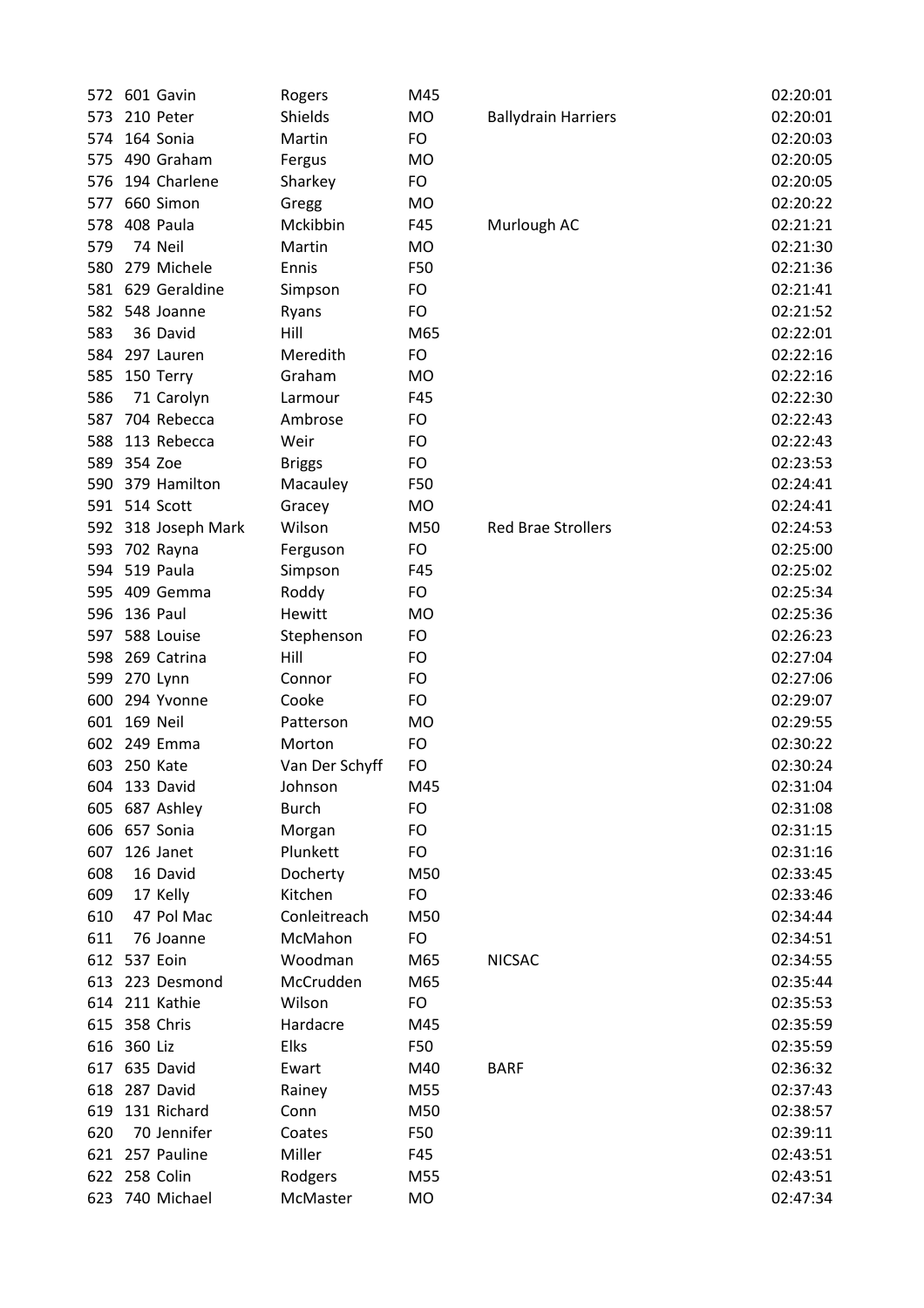| 624 | 600 Adam        | McCalden        | <b>MO</b> |                         | 02:47:35 |
|-----|-----------------|-----------------|-----------|-------------------------|----------|
| 625 | 165 Samantha    | Anderson        | F45       | East Down Athletic Club | 02:48:35 |
| 626 | 327 Maggie      | <b>Burnside</b> | FO.       |                         | 02:49:27 |
| 627 | 61 Jillian      | Campbell        | FO.       |                         | 02:52:37 |
| 628 | 75 Wendy        | Middleton       | FO        |                         | 02:56:42 |
| 629 | 699 Cliona      | Breen           | F40       |                         | 03:01:02 |
|     | 630 509 David   | <b>Browne</b>   | M55       |                         | 03:01:02 |
| 631 | 3 Claire        | <b>Sells</b>    | F45       | <b>Oxted Runners</b>    | 03:01:38 |
| 632 | 2 Colette       | McIntyre        | F45       |                         | 03:01:38 |
| 633 | 166 Carla       | Hodgson         | FO.       |                         | 03:02:23 |
| 634 | 41 Tara         | <b>Harris</b>   | FO.       |                         | 03:02:52 |
|     | 635 739 Paul    | Elliott         | MO.       |                         | 03:07:01 |
|     | 636 738 Yasmin  | Leung           | FO.       |                         | 03:07:01 |
| 637 | 208 Robert      | Oliver          | MO.       |                         | 03:07:02 |
|     | 638 142 William | Press           | M65       |                         | 03:11:48 |
| 639 | 688 Debbie      | Burch           | FO.       |                         | 03:12:09 |
|     |                 |                 |           |                         |          |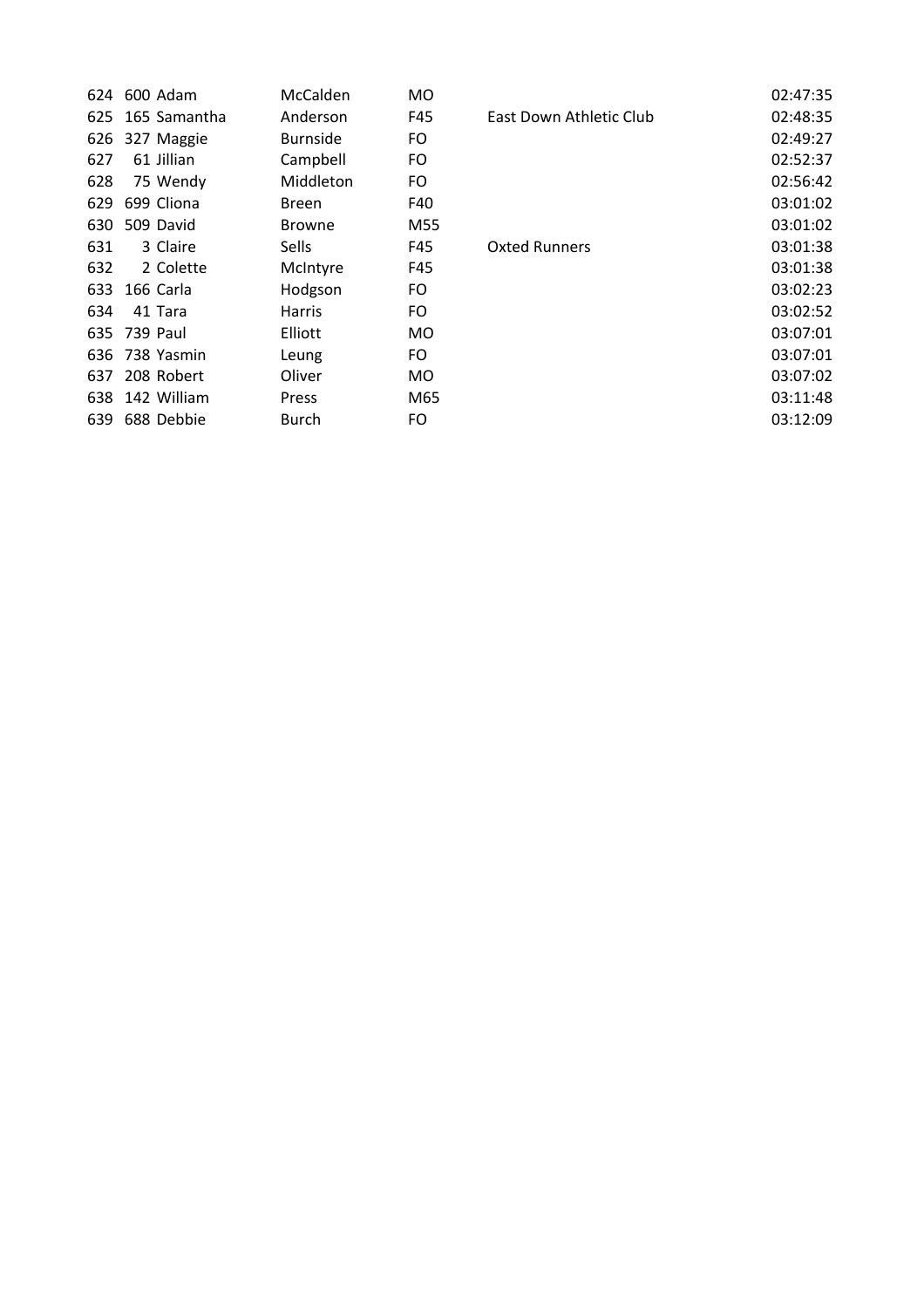| <b>Halfway</b> | Chiptime |
|----------------|----------|
| 00:35:27       | 01:09:37 |
| 00:35:44       | 01:11:12 |
| 00:35:27       | 01:11:36 |
| 00:35:44       | 01:12:06 |
| 00:36:43       | 01:14:12 |
| 00:37:20       | 01:15:00 |
| 00:37:20       | 01:15:00 |
| 00:36:59       | 01:15:52 |
| 00:37:56       | 01:16:14 |
| 00:37:57       | 01:16:42 |
| 00:38:29       | 01:17:13 |
| 00:37:58       | 01:18:42 |
| 00:39:25       | 01:19:03 |
| 00:39:42       | 01:19:18 |
| 00:40:32       | 01:20:33 |
| 00:40:32       | 01:20:53 |
| 00:40:17       | 01:20:59 |
| 00:39:59       | 01:21:04 |
| 00:40:00       | 01:21:37 |
| 00:41:07       | 01:21:38 |
| 00:41:10       | 01:21:41 |
|                | 01:22:02 |
| 00:40:28       | 01:22:12 |
| 00:41:07       | 01:22:28 |
| 00:40:23       | 01:22:46 |
| 00:39:53       | 01:22:55 |
| 00:41:07       | 01:23:06 |
| 00:41:08       | 01:23:46 |
| 00:40:42       | 01:23:58 |
| 00:41:14       | 01:24:06 |
| 00:41:16       | 01:24:13 |
| 00:40:52       | 01:24:43 |
| 00:43:18       | 01:25:27 |
| 00:42:25       | 01:25:33 |
| 00:43:18       | 01:25:44 |
| 00:42:40       | 01:25:51 |
| 00:42:09       | 01:25:59 |
| 00:43:04       | 01:26:02 |
| 00:42:40       | 01:26:04 |
| 00:42:41       | 01:26:06 |
| 00:44:53       | 01:25:59 |
| 00:42:21       | 01:26:31 |
| 00:42:40       | 01:26:52 |
| 00:43:14       | 01:27:28 |
| 00:43:42       | 01:27:13 |
| 00:43:03       | 01:27:54 |
| 00:44:22       | 01:28:00 |
| 00:44:25       | 01:28:35 |
| 00:43:27       | 01:28:36 |
| 00:42:53       | 01:28:43 |
|                | 01:28:51 |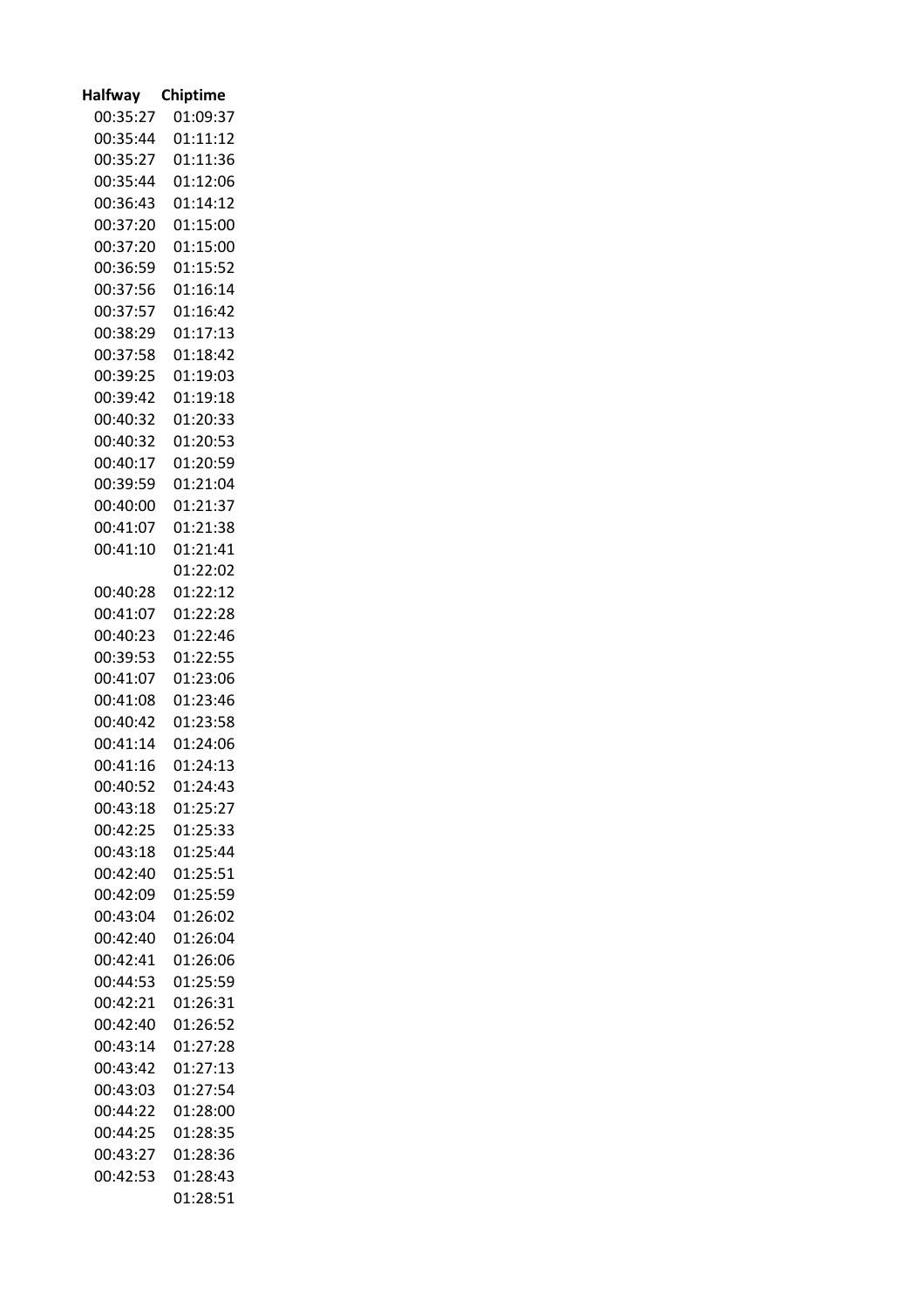| 00:44:25 | 01:28:51 |
|----------|----------|
| 00:43:10 | 01:28:55 |
| 00:44:10 | 01:29:02 |
| 00:45:06 | 01:29:10 |
| 00:43:51 | 01:29:11 |
| 00:44:16 | 01:29:19 |
| 00:45:05 | 01:29:24 |
| 00:44:49 | 01:29:23 |
| 00:45:06 | 01:29:21 |
| 00:45:05 | 01:29:24 |
|          |          |
| 00:46:06 | 01:29:43 |
| 00:45:19 | 01:30:10 |
| 00:45:21 | 01:30:25 |
| 00:43:57 | 01:30:33 |
| 00:45:07 | 01:30:31 |
| 00:45:20 | 01:30:38 |
| 00:45:07 | 01:30:38 |
| 00:45:06 | 01:31:07 |
| 00:45:07 | 01:31:11 |
| 00:45:08 | 01:31:17 |
| 00:44:53 | 01:31:26 |
| 00:45:07 | 01:31:28 |
| 00:45:27 | 01:31:45 |
| 00:46:08 | 01:31:45 |
| 00:45:21 | 01:31:50 |
| 00:46:15 | 01:31:33 |
|          |          |
| 00:46:44 | 01:32:00 |
| 00:45:03 | 01:32:03 |
| 00:45:13 | 01:32:04 |
| 00:46:32 | 01:32:05 |
|          | 01:32:07 |
| 00:45:46 | 01:32:13 |
| 00:46:18 | 01:31:54 |
| 00:47:00 | 01:32:23 |
| 00:44:56 | 01:32:30 |
| 00:45:48 | 01:32:30 |
| 00:46:07 | 01:32:37 |
| 00:45:48 | 01:32:51 |
| 00:48:51 | 01:33:04 |
|          | 01:33:22 |
|          | 01:33:29 |
| 00:46:32 | 01:33:40 |
| 00:46:07 | 01:33:24 |
|          |          |
| 00:45:20 | 01:34:05 |
| 00:45:08 | 01:34:07 |
| 00:45:41 | 01:34:09 |
| 00:45:20 | 01:34:14 |
| 00:45:49 | 01:34:19 |
| 00:46:43 | 01:34:27 |
| 00:48:22 | 01:34:40 |
| 00:47:44 | 01:34:46 |
| 00:44:50 | 01:34:55 |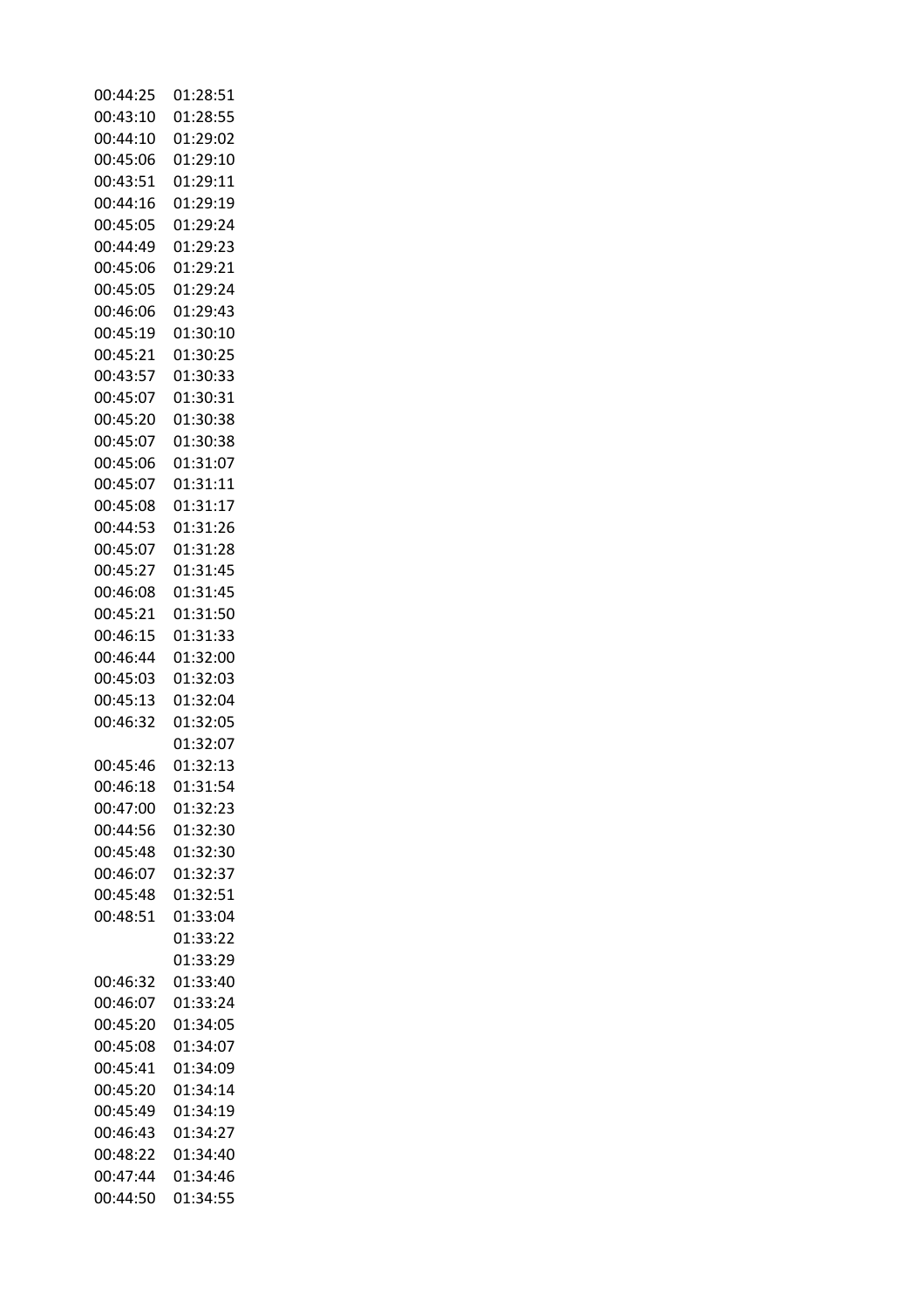| 00:47:40 | 01:34:46 |
|----------|----------|
| 00:45:19 | 01:34:57 |
| 00:46:56 | 01:35:18 |
| 00:47:05 | 01:35:31 |
| 00:48:15 | 01:35:19 |
| 00:45:09 | 01:35:41 |
| 00:48:06 | 01:35:47 |
| 00:46:57 | 01:35:57 |
| 00:46:22 | 01:36:05 |
| 00:46:47 | 01:36:08 |
| 00:47:06 | 01:36:17 |
| 00:48:41 | 01:36:19 |
| 00:46:35 | 01:36:40 |
| 00:47:44 | 01:36:53 |
| 00:47:48 | 01:36:57 |
| 00:45:18 | 01:37:11 |
|          |          |
| 00:48:01 | 01:37:15 |
| 00:47:29 | 01:37:15 |
| 00:47:52 | 01:37:19 |
| 00:48:42 | 01:37:17 |
| 00:47:16 | 01:37:08 |
| 00:48:03 | 01:37:27 |
| 00:45:53 | 01:37:32 |
| 00:48:09 | 01:37:33 |
| 00:47:54 | 01:37:30 |
| 00:46:52 | 01:37:37 |
| 00:47:59 | 01:37:44 |
| 00:47:26 | 01:37:49 |
| 00:49:34 | 01:37:50 |
| 00:49:23 | 01:38:22 |
| 00:49:21 | 01:38:31 |
| 00:49:36 | 01:38:32 |
| 00:49:38 | 01:38:41 |
| 00:48:26 | 01:38:50 |
| 00:45:02 | 01:38:55 |
| 00:49:39 | 01:38:29 |
| 00:49:07 | 01:38:33 |
| 00:49:37 | 01:38:45 |
| 00:48:50 | 01:39:04 |
|          | 01:38:45 |
| 00:49:57 | 01:39:17 |
| 00:49:41 | 01:39:20 |
| 00:49:23 | 01:39:36 |
| 00:49:01 | 01:39:44 |
| 00:51:04 | 01:39:23 |
| 00:49:08 | 01:39:53 |
| 00:48:50 | 01:39:53 |
| 00:50:30 | 01:39:43 |
| 00:49:04 | 01:40:09 |
| 00:47:46 | 01:40:09 |
| 00:50:05 | 01:40:09 |
| 00:49:18 | 01:40:04 |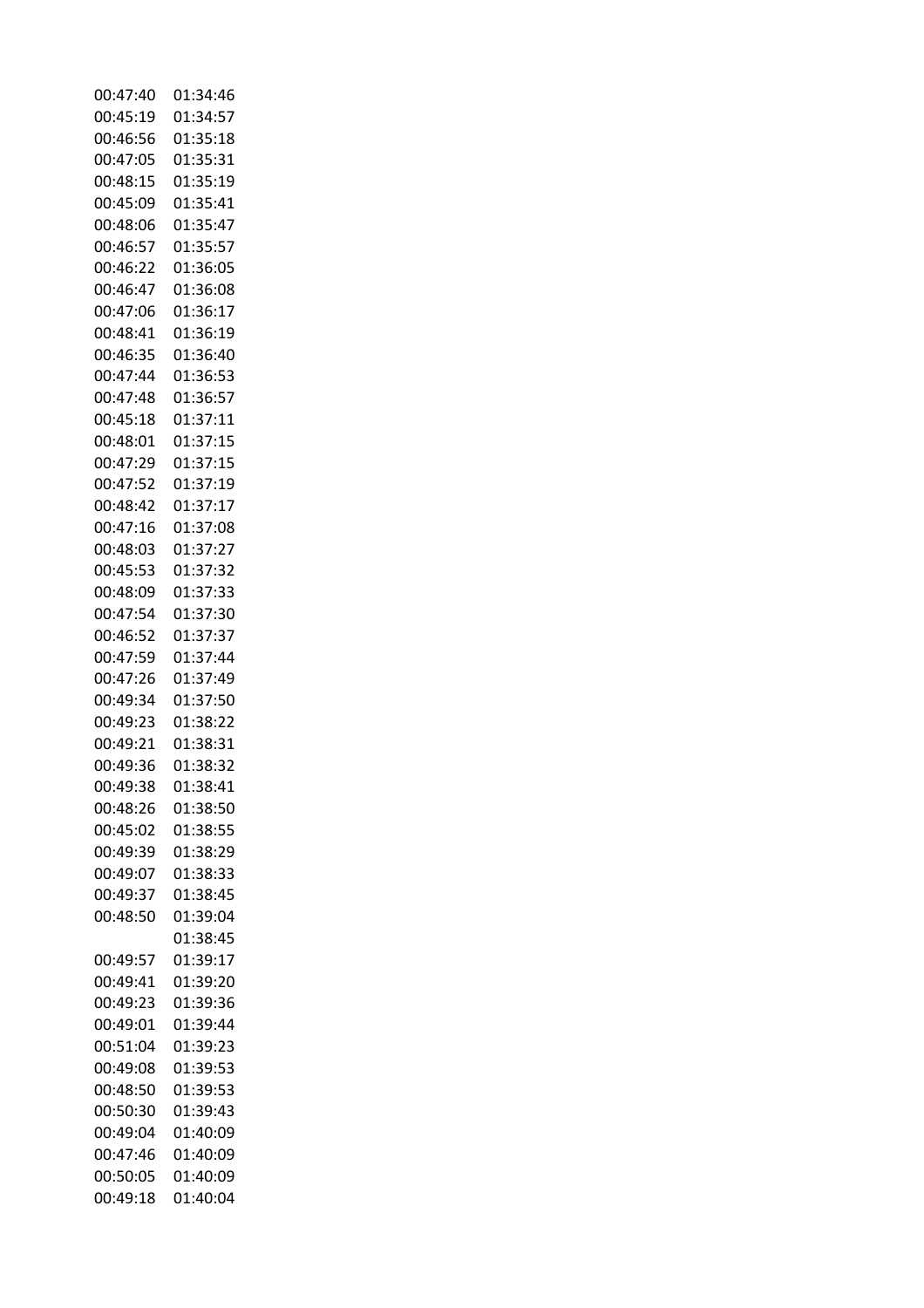| 00:46:05 | 01:40:36 |
|----------|----------|
| 00:50:29 | 01:40:28 |
| 00:51:03 | 01:40:35 |
| 00:49:24 | 01:41:00 |
| 00:48:36 | 01:41:01 |
| 00:49:08 | 01:41:07 |
| 00:50:12 | 01:41:16 |
| 00:51:11 | 01:40:59 |
| 00:47:56 | 01:41:17 |
| 00:49:46 | 01:41:14 |
| 00:51:03 | 01:41:02 |
| 00:50:51 | 01:41:02 |
| 00:50:58 | 01:41:21 |
|          |          |
| 00:50:41 | 01:41:29 |
| 00:49:46 | 01:41:20 |
| 00:50:42 | 01:41:21 |
| 00:51:05 | 01:41:31 |
| 00:50:04 | 01:41:39 |
| 00:50:07 | 01:41:35 |
| 00:49:24 | 01:41:46 |
| 00:50:34 | 01:41:49 |
| 00:50:47 | 01:41:40 |
| 00:47:35 | 01:41:49 |
| 00:50:01 | 01:41:52 |
| 00:49:48 | 01:41:57 |
| 00:48:39 | 01:42:00 |
| 00:50:45 | 01:41:40 |
| 00:50:00 | 01:41:44 |
| 00:52:42 | 01:41:57 |
| 00:51:13 | 01:42:06 |
| 00:52:43 | 01:42:13 |
| 00:51:03 | 01:42:35 |
| 00:50:39 | 01:42:56 |
| 00:49:37 | 01:42:54 |
| 00:48:17 | 01:42:58 |
| 00:49:57 | 01:43:07 |
| 00:51:49 | 01:43:04 |
| 00:51:43 | 01:43:04 |
| 00:49:39 | 01:42:59 |
| 00:48:14 | 01:43:04 |
| 00:49:56 | 01:43:12 |
| 00:51:17 | 01:43:14 |
| 00:50:44 |          |
|          | 01:43:19 |
| 00:49:25 | 01:43:34 |
| 00:51:42 | 01:43:25 |
| 00:51:50 | 01:43:26 |
| 00:52:40 | 01:43:37 |
| 00:52:34 | 01:43:34 |
| 00:51:29 | 01:43:27 |
| 00:51:31 | 01:43:37 |
| 00:51:49 | 01:43:29 |
| 00:50:07 | 01:43:59 |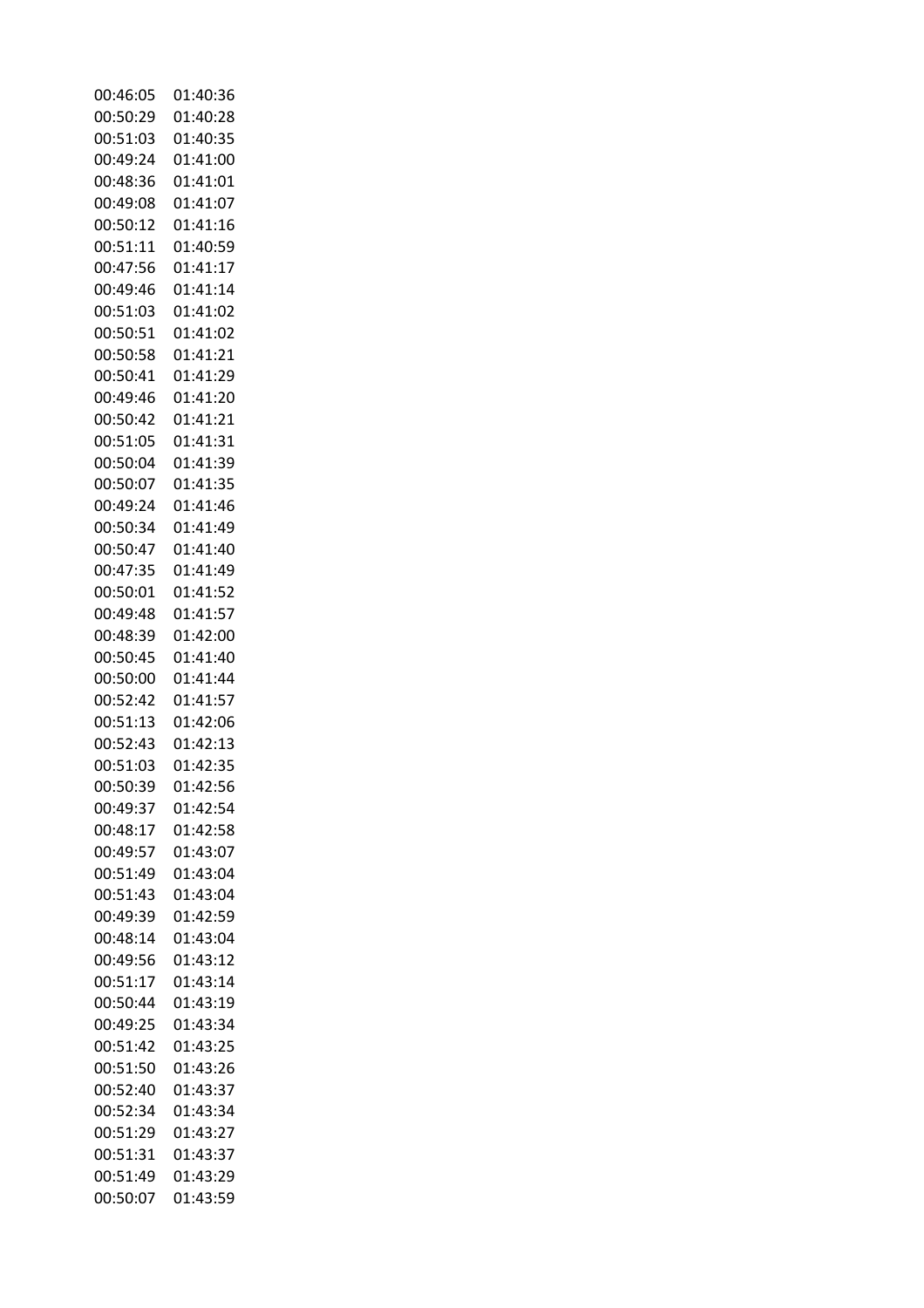| 00:51:18 | 01:44:01 |
|----------|----------|
| 00:51:02 | 01:44:01 |
| 00:52:42 | 01:44:00 |
| 00:51:42 | 01:44:07 |
| 00:51:18 | 01:44:15 |
| 00:51:17 | 01:44:20 |
| 00:51:17 | 01:44:04 |
| 00:51:47 | 01:44:25 |
| 00:51:47 | 01:44:27 |
| 00:50:46 |          |
|          | 01:44:43 |
| 00:51:00 | 01:44:44 |
| 00:50:57 | 01:44:47 |
| 00:51:05 | 01:44:52 |
| 00:52:23 | 01:45:14 |
| 00:52:24 | 01:45:20 |
| 00:51:33 | 01:45:33 |
| 00:51:59 | 01:45:34 |
| 00:51:31 | 01:45:46 |
| 00:52:43 | 01:45:39 |
| 00:49:54 | 01:46:03 |
| 00:53:06 | 01:45:09 |
| 00:51:05 | 01:45:58 |
| 00:53:19 | 01:46:07 |
| 00:51:36 | 01:46:15 |
| 00:52:17 |          |
|          | 01:46:02 |
| 00:52:16 | 01:46:22 |
| 00:54:32 | 01:46:13 |
| 00:51:37 | 01:46:19 |
| 00:49:08 | 01:46:30 |
| 00:51:21 | 01:46:19 |
| 00:52:28 | 01:46:15 |
| 00:52:43 | 01:46:40 |
| 00:54:25 | 01:46:39 |
| 00:51:35 | 01:47:03 |
| 00:52:45 | 01:47:05 |
| 00:52:48 | 01:47:03 |
| 00:53:14 | 01:47:05 |
| 00:52:19 | 01:47:13 |
| 00:52:03 | 01:47:22 |
| 00:53:00 | 01:47:14 |
| 00:52:44 | 01:47:19 |
|          |          |
| 00:54:30 | 01:47:36 |
| 00:54:51 | 01:47:28 |
| 00:54:13 | 01:47:31 |
| 00:52:47 | 01:47:45 |
| 00:53:26 | 01:47:52 |
| 00:52:44 | 01:48:39 |
| 00:54:09 | 01:48:35 |
| 00:50:31 | 01:48:45 |
| 00:52:42 | 01:48:39 |
| 00:51:15 | 01:48:40 |
| 00:53:28 | 01:48:47 |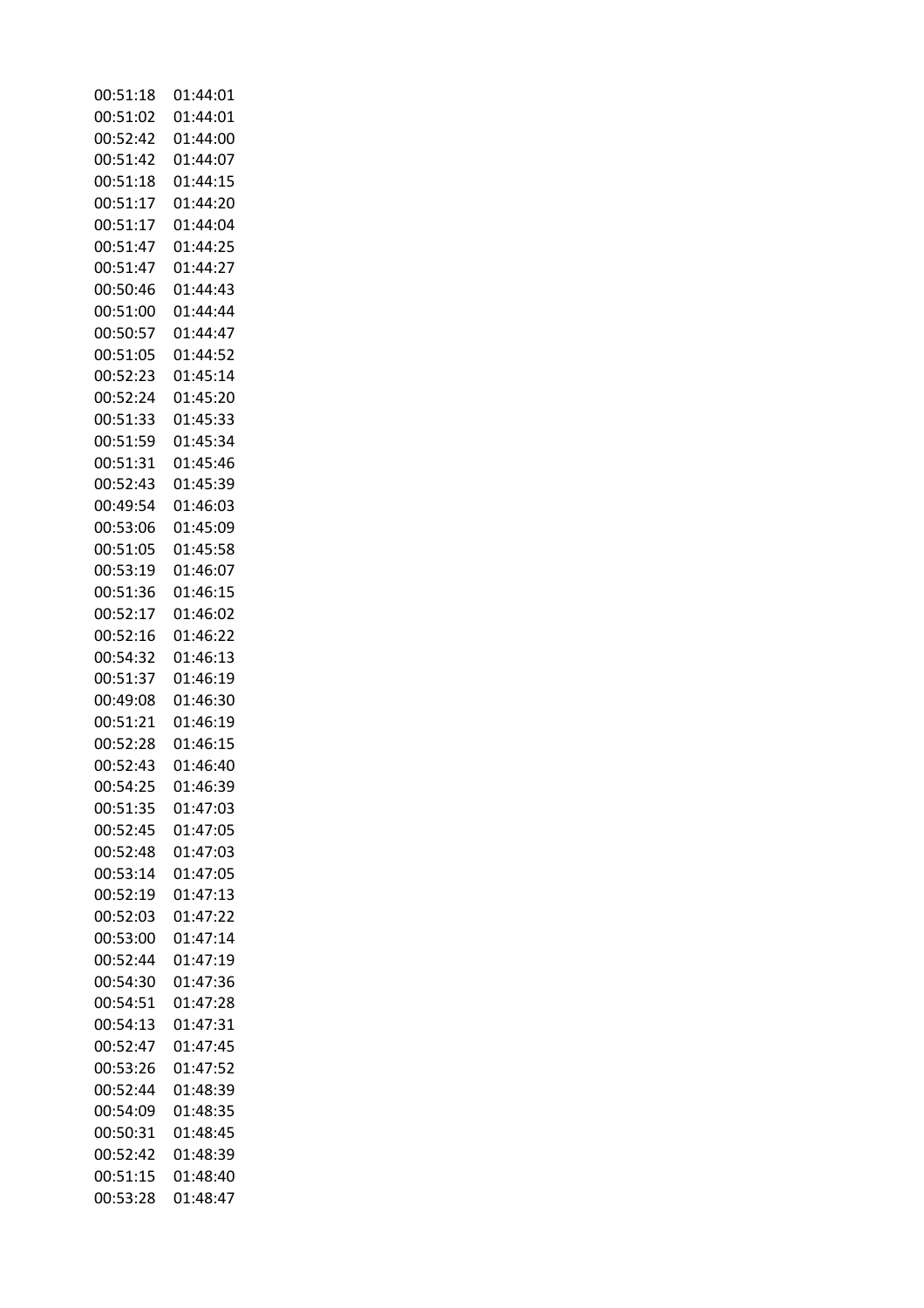| 00:54:17 | 01:48:52 |
|----------|----------|
| 00:52:43 | 01:49:00 |
| 00:54:54 | 01:49:02 |
| 00:52:42 | 01:49:13 |
| 00:52:58 | 01:49:03 |
| 00:53:02 | 01:49:06 |
| 00:52:59 | 01:49:24 |
| 00:52:25 | 01:49:32 |
| 00:52:59 | 01:49:33 |
| 00:53:33 | 01:49:40 |
|          |          |
| 00:52:41 | 01:49:50 |
| 00:54:16 | 01:49:30 |
| 00:54:17 | 01:49:29 |
| 00:54:42 | 01:49:41 |
| 00:54:41 | 01:49:41 |
| 00:54:43 | 01:49:48 |
| 00:57:35 | 01:49:49 |
| 00:54:22 | 01:50:07 |
| 00:52:42 | 01:50:04 |
| 00:52:43 | 01:49:59 |
| 00:54:34 | 01:50:12 |
| 00:54:49 | 01:50:13 |
| 00:54:08 | 01:50:18 |
| 00:53:17 | 01:50:13 |
| 00:54:46 | 01:50:34 |
|          |          |
| 00:54:13 | 01:50:35 |
| 00:58:07 | 01:45:55 |
| 00:56:57 | 01:50:34 |
| 00:56:43 | 01:50:32 |
| 00:56:29 | 01:50:57 |
| 00:53:42 | 01:50:55 |
| 00:54:34 | 01:50:39 |
| 00:55:20 | 01:51:10 |
| 00:54:46 | 01:51:24 |
| 00:56:23 | 01:51:17 |
| 00:52:29 | 01:51:35 |
| 00:54:51 | 01:51:24 |
| 00:55:38 | 01:51:35 |
| 00:55:26 | 01:51:42 |
| 00:53:32 | 01:51:44 |
| 00:54:58 | 01:52:00 |
| 00:54:23 | 01:52:06 |
|          |          |
| 00:57:49 | 01:52:21 |
| 00:53:56 | 01:52:09 |
| 00:55:13 | 01:52:28 |
| 00:56:21 | 01:52:39 |
| 00:56:47 | 01:52:31 |
| 00:57:52 | 01:52:29 |
| 00:54:26 | 01:52:30 |
| 00:55:01 | 01:52:57 |
| 00:56:04 | 01:53:07 |
| 00:53:14 | 01:52:51 |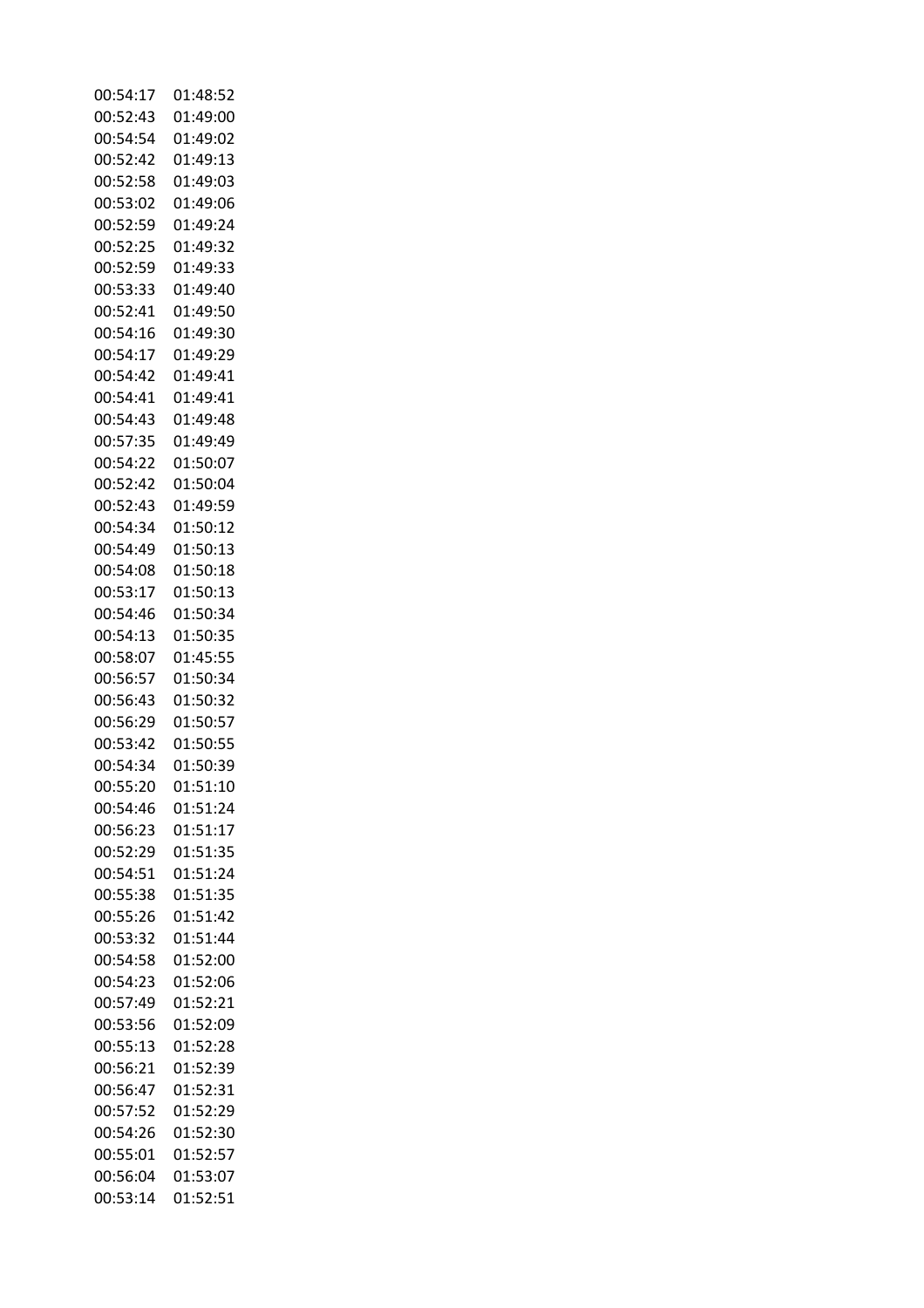| 00:54:37 | 01:53:19 |
|----------|----------|
| 00:55:59 | 01:53:28 |
| 00:53:16 | 01:53:36 |
| 00:57:27 | 01:53:45 |
| 00:55:36 | 01:53:50 |
| 00:59:52 | 01:53:42 |
| 00:52:19 | 01:53:54 |
| 00:54:39 | 01:54:00 |
| 00:57:15 | 01:53:45 |
| 00:54:56 | 01:53:56 |
| 00:55:53 | 01:53:45 |
| 00:57:52 | 01:53:32 |
|          |          |
| 00:54:10 | 01:54:25 |
| 00:57:44 | 01:54:14 |
| 00:57:51 | 01:54:13 |
| 00:57:29 | 01:54:15 |
| 00:57:55 | 01:54:32 |
| 00:54:34 | 01:54:34 |
| 00:52:43 | 01:54:35 |
| 00:52:20 | 01:54:34 |
| 00:54:32 | 01:54:33 |
| 00:57:01 | 01:54:27 |
| 00:58:16 | 01:54:42 |
| 00:55:19 | 01:54:50 |
| 00:58:24 | 01:54:55 |
| 00:53:15 | 01:54:55 |
| 00:54:18 | 01:55:14 |
| 00:58:18 | 01:55:06 |
| 00:56:25 | 01:55:08 |
| 00:56:52 | 01:55:18 |
| 00:58:35 | 01:55:25 |
| 00:57:20 | 01:55:38 |
| 00:57:20 | 01:55:39 |
| 00:58:07 | 01:55:33 |
| 00:56:06 | 01:55:43 |
| 00:54:45 | 01:55:46 |
| 00:59:36 | 01:55:33 |
| 00:56:52 | 01:55:59 |
| 00:58:07 | 01:55:51 |
| 00:55:10 | 01:55:48 |
| 00:58:05 | 01:56:02 |
| 00:59:10 | 01:55:42 |
| 00:58:16 | 01:55:59 |
| 00:57:53 | 01:55:59 |
| 00:54:36 | 01:56:01 |
| 00:54:36 | 01:56:04 |
| 00:57:02 | 01:56:13 |
| 00:58:01 | 01:56:13 |
| 00:59:06 | 01:56:10 |
| 00:56:58 | 01:56:22 |
| 00:55:23 | 01:56:33 |
| 01:00:22 | 01:56:20 |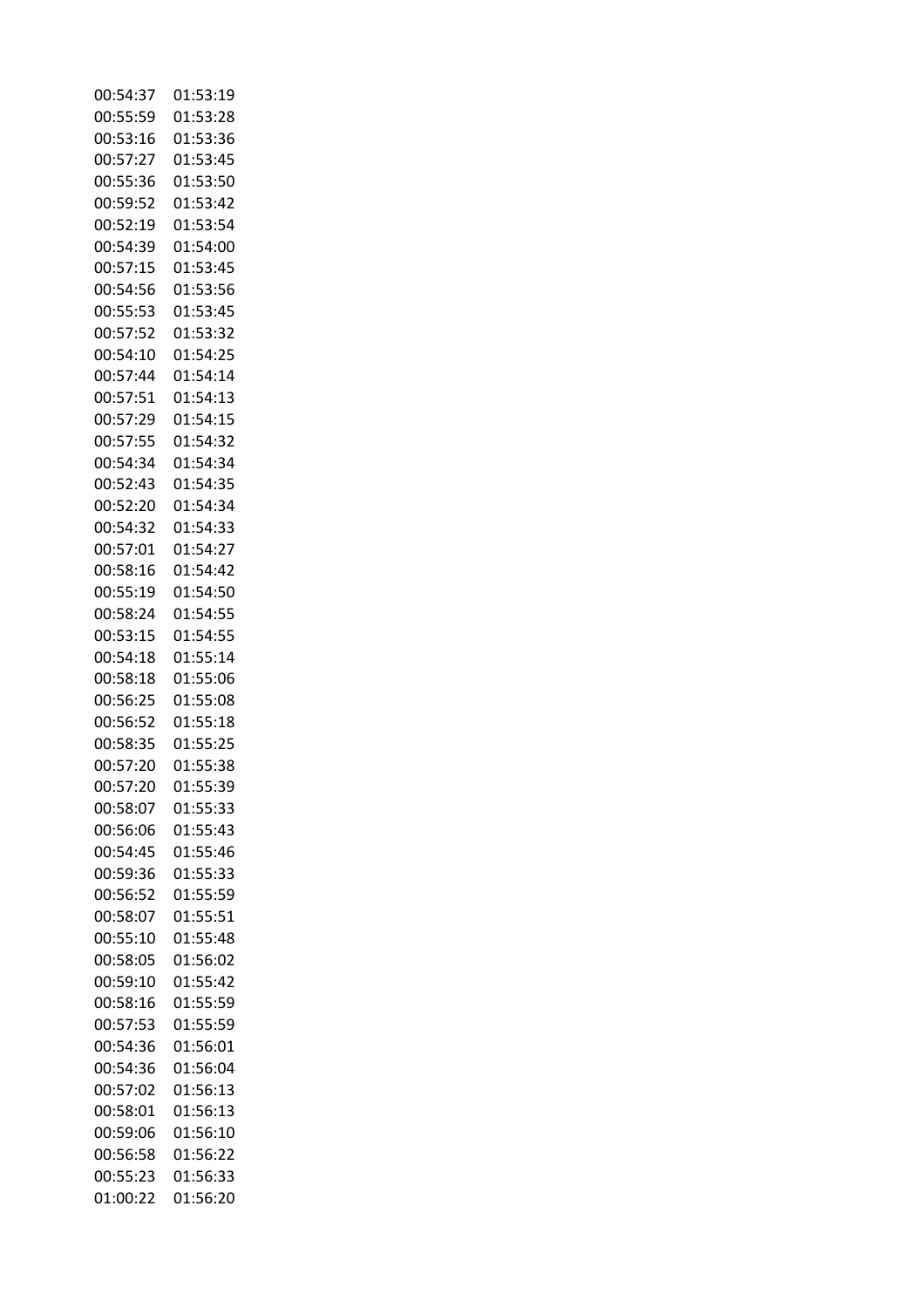| 01:00:04 | 01:56:30 |
|----------|----------|
| 00:57:21 | 01:56:42 |
| 00:57:40 | 01:56:26 |
| 00:57:36 | 01:56:32 |
| 00:52:25 | 01:56:57 |
| 00:58:15 | 01:56:40 |
| 00:54:38 | 01:56:59 |
| 00:52:28 | 01:57:02 |
| 00:54:46 | 01:57:14 |
|          |          |
| 00:59:26 | 01:56:54 |
| 00:56:44 | 01:57:06 |
| 00:58:28 | 01:57:12 |
| 01:00:02 | 01:57:20 |
| 00:58:05 | 01:57:14 |
| 00:58:13 | 01:57:22 |
| 00:56:39 | 01:57:29 |
| 00:56:11 | 01:57:43 |
| 00:58:00 | 01:57:33 |
| 00:59:03 | 01:57:48 |
| 00:57:47 | 01:57:28 |
| 00:59:24 | 01:57:51 |
| 00:58:59 | 01:57:44 |
| 00:57:45 | 01:58:03 |
| 00:55:50 | 01:57:53 |
| 00:59:24 | 01:57:58 |
|          |          |
| 00:58:08 | 01:57:58 |
| 00:57:18 | 01:58:09 |
| 00:54:23 | 01:58:16 |
| 00:59:58 | 01:58:01 |
| 00:58:26 | 01:58:20 |
| 00:58:45 | 01:58:07 |
| 00:56:42 | 01:58:20 |
| 00:59:43 | 01:58:04 |
| 00:58:06 | 01:58:32 |
| 00:59:53 | 01:58:25 |
| 00:58:07 | 01:53:52 |
| 00:59:57 | 01:58:30 |
| 00:58:38 | 01:58:36 |
| 00:58:03 | 01:58:47 |
| 00:58:28 | 01:59:03 |
| 00:58:29 | 01:59:03 |
|          | 01:59:05 |
| 01:00:01 |          |
| 00:58:59 | 01:59:17 |
| 00:57:44 | 01:59:21 |
| 01:00:02 | 01:59:03 |
| 00:58:33 | 01:59:13 |
| 00:58:52 | 01:59:15 |
| 00:58:34 | 01:59:29 |
| 00:58:21 | 01:59:14 |
| 00:58:24 | 01:59:31 |
| 00:58:52 | 01:59:18 |
| 00:58:32 | 01:59:33 |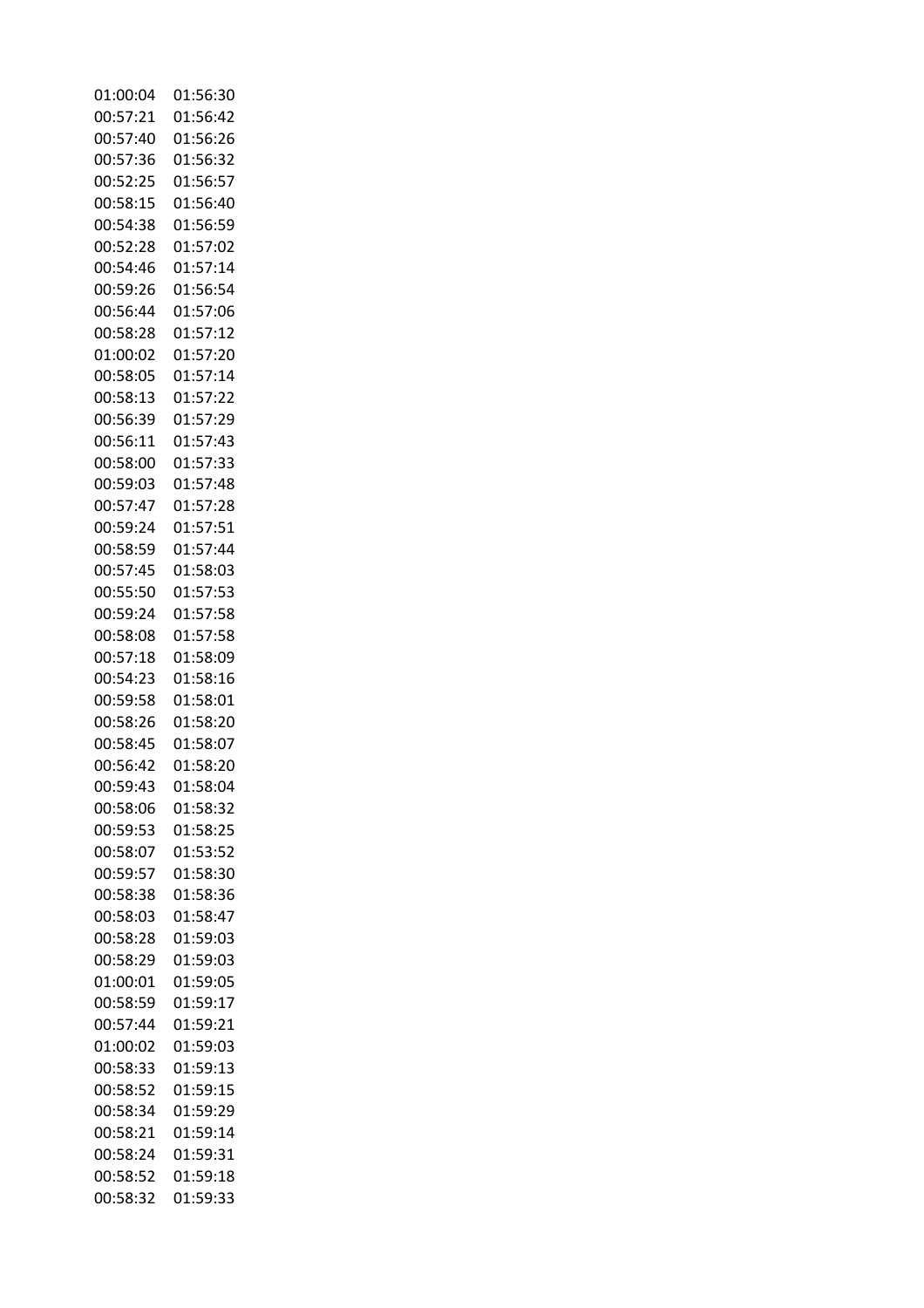| 00:58:00 | 01:59:23 |
|----------|----------|
| 00:59:17 | 01:59:35 |
| 00:59:18 | 01:59:26 |
| 01:00:01 | 01:59:29 |
| 01:00:03 | 01:59:29 |
| 00:59:17 | 01:59:36 |
| 00:59:26 | 01:59:25 |
| 00:59:26 | 01:59:36 |
| 00:51:21 | 01:59:54 |
| 00:59:18 | 01:59:47 |
| 00:58:43 | 01:59:54 |
| 00:55:15 | 02:00:08 |
|          | 01:59:58 |
| 00:59:05 |          |
| 01:00:22 | 02:00:07 |
| 00:58:41 | 02:00:31 |
| 01:00:57 | 02:00:18 |
| 00:59:55 | 02:00:19 |
| 00:58:03 | 02:00:15 |
| 00:59:02 | 02:00:49 |
| 00:59:11 | 02:01:32 |
| 00:56:53 | 02:01:32 |
| 00:59:19 | 02:01:36 |
| 00:59:03 | 02:01:55 |
| 01:00:57 | 02:01:51 |
| 00:59:02 | 02:02:04 |
| 00:58:36 | 02:02:17 |
| 00:59:58 | 02:02:21 |
| 00:59:29 | 02:02:17 |
| 00:55:35 | 02:02:33 |
| 00:58:35 | 02:02:31 |
| 01:00:58 | 02:02:21 |
| 01:00:55 | 02:02:36 |
| 01:00:04 | 02:02:39 |
| 01:01:22 | 02:02:44 |
| 00:56:31 | 02:02:59 |
| 01:00:29 | 02:03:02 |
| 00:59:02 | 02:03:12 |
| 00:58:45 | 02:03:45 |
| 01:00:02 | 02:03:32 |
| 01:02:21 | 02:03:49 |
| 01:00:24 | 02:03:57 |
| 00:59:33 | 02:04:05 |
| 00:59:25 | 02:04:05 |
| 00:59:56 | 02:04:29 |
| 01:00:03 | 02:04:36 |
| 01:01:59 | 02:04:41 |
| 00:58:42 | 02:04:46 |
| 01:00:20 | 02:04:41 |
| 00:57:43 | 02:04:59 |
| 00:59:18 | 02:04:55 |
| 01:00:02 | 02:05:03 |
| 01:02:47 | 02:05:01 |
|          |          |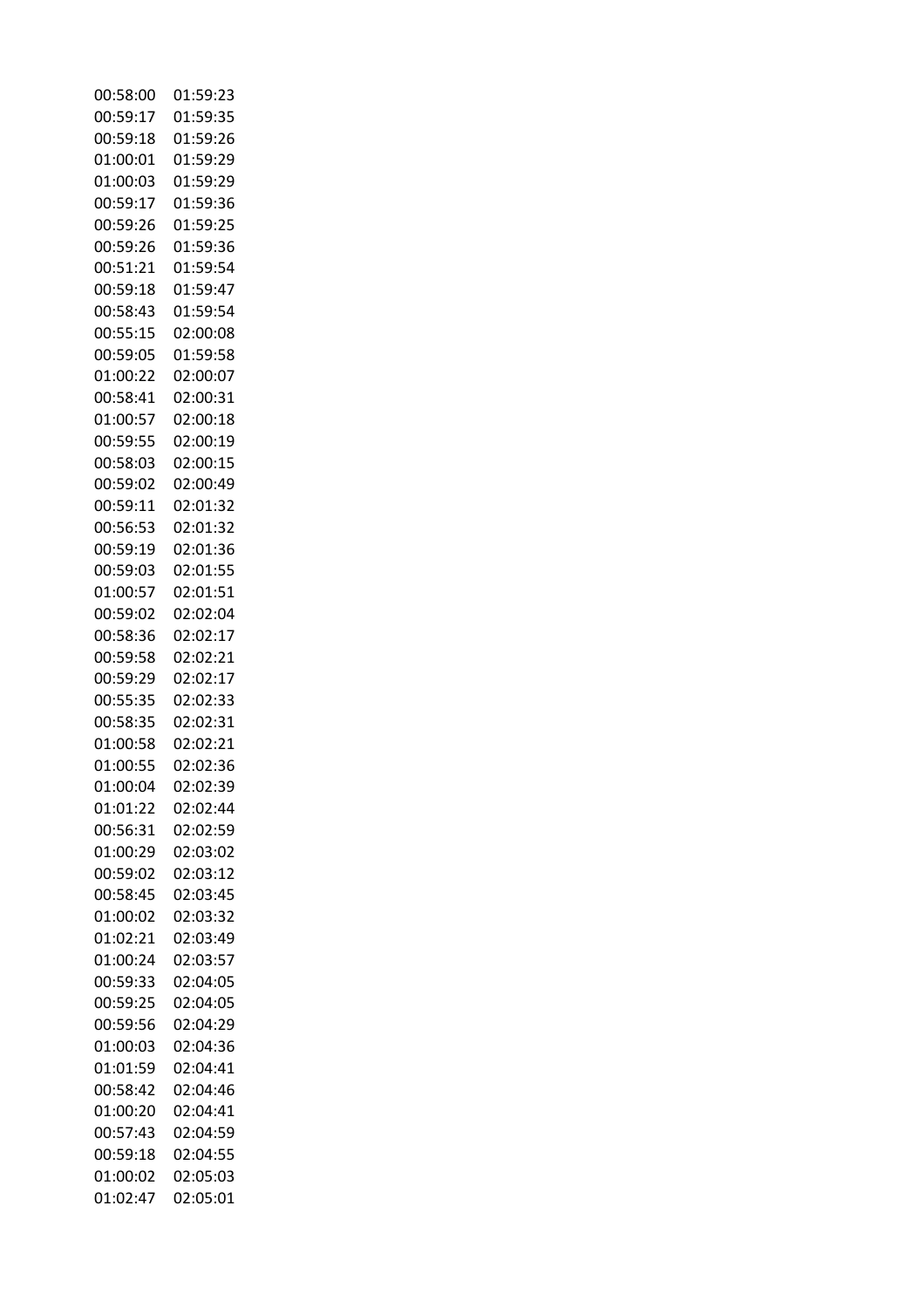| 01:02:24 | 02:05:02 |
|----------|----------|
| 00:59:17 | 02:05:22 |
| 01:03:18 | 02:05:01 |
| 01:03:18 | 02:05:03 |
| 00:59:54 | 02:05:20 |
| 01:03:38 | 02:05:28 |
| 01:02:14 | 02:05:44 |
| 01:00:43 | 02:05:19 |
| 01:00:36 | 02:05:47 |
| 00:59:52 | 02:06:05 |
| 00:57:56 | 02:06:07 |
| 01:01:09 | 02:05:57 |
| 01:07:53 | 02:06:07 |
|          |          |
| 01:02:14 | 02:06:24 |
| 00:57:56 | 02:06:40 |
| 01:00:18 | 02:06:34 |
| 01:01:43 | 02:06:27 |
| 01:01:40 | 02:06:46 |
| 01:01:41 | 02:06:46 |
| 00:59:02 | 02:07:00 |
| 01:01:05 | 02:07:04 |
| 01:05:17 | 02:07:04 |
| 00:59:40 | 02:07:19 |
| 01:06:13 | 02:07:23 |
| 01:06:14 | 02:07:23 |
| 01:00:03 | 02:07:29 |
| 01:01:57 | 02:07:45 |
| 01:02:21 | 02:07:54 |
| 01:01:53 | 02:07:49 |
| 01:01:53 | 02:07:50 |
| 00:53:59 | 02:08:09 |
| 01:02:13 | 02:08:15 |
| 00:59:43 | 02:08:35 |
| 01:02:49 | 02:08:36 |
| 01:01:03 | 02:08:40 |
| 01:00:03 | 02:08:56 |
| 01:00:35 | 02:08:51 |
| 01:00:02 | 02:09:03 |
| 01:01:25 | 02:08:50 |
| 00:59:12 | 02:09:04 |
| 01:03:15 | 02:09:08 |
| 00:58:36 | 02:09:30 |
| 00:59:06 | 02:09:39 |
| 01:02:47 | 02:09:29 |
| 01:04:24 | 02:09:48 |
| 01:03:35 | 02:10:13 |
| 01:04:48 | 02:10:04 |
| 00:58:24 | 02:10:28 |
| 01:00:28 | 02:10:10 |
| 01:02:58 | 02:10:25 |
| 01:04:50 | 02:10:51 |
| 01:00:27 | 02:10:52 |
|          |          |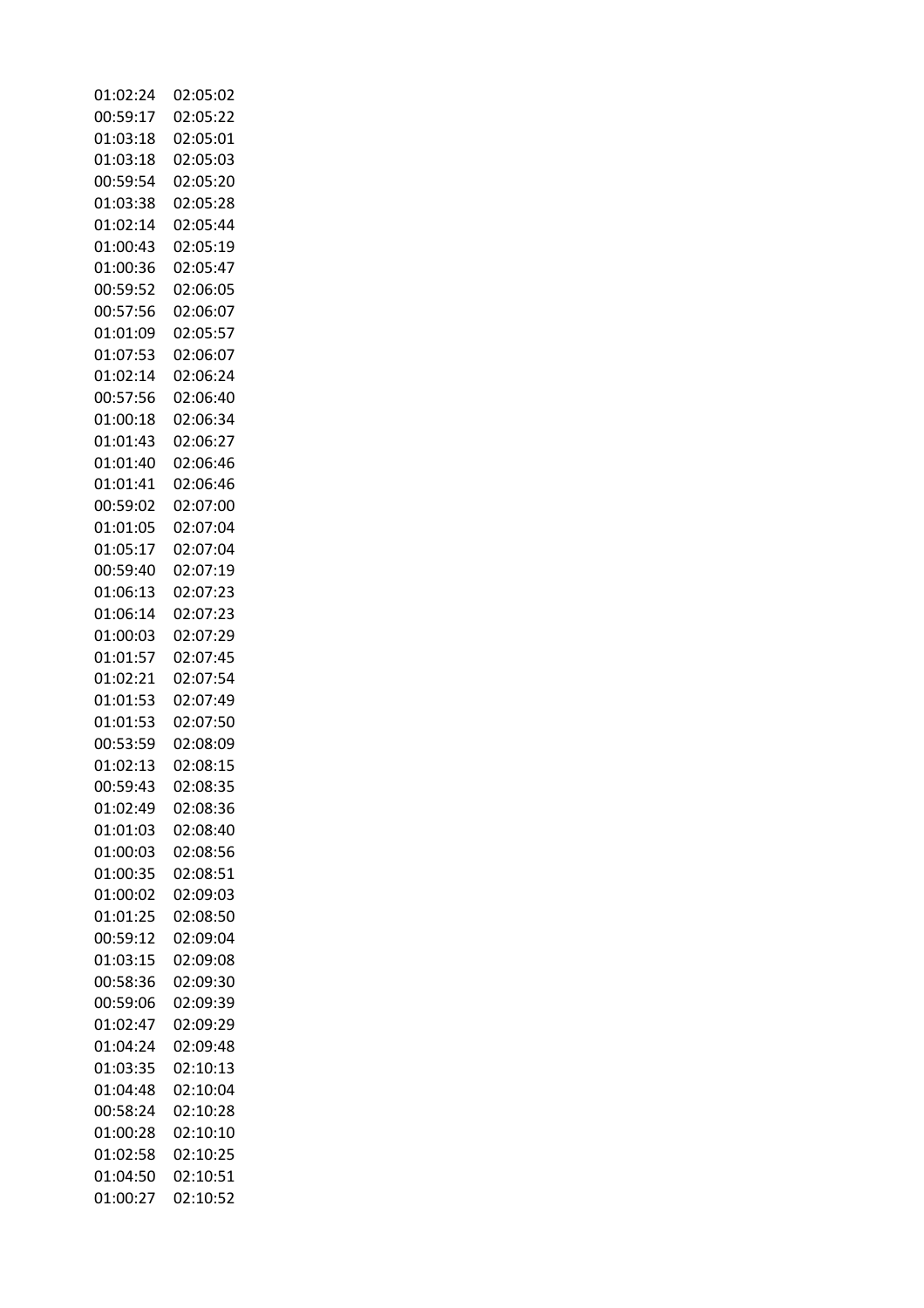| 01:02:58 | 02:10:58 |
|----------|----------|
| 01:04:26 | 02:11:15 |
| 01:03:18 | 02:11:36 |
| 00:59:29 | 02:11:47 |
| 01:00:54 | 02:12:24 |
| 01:06:37 | 02:12:05 |
| 01:04:04 | 02:12:12 |
| 00:59:46 | 02:12:10 |
| 00:59:47 | 02:12:25 |
| 01:05:19 | 02:12:21 |
| 00:59:46 | 02:12:26 |
|          |          |
| 01:04:45 | 02:12:28 |
| 01:05:02 | 02:12:45 |
| 01:06:40 | 02:12:45 |
| 01:04:50 | 02:12:38 |
| 01:06:39 | 02:12:44 |
| 01:07:50 | 02:12:51 |
| 01:07:49 | 02:12:52 |
| 01:06:40 | 02:12:53 |
| 01:06:39 | 02:12:53 |
| 01:04:36 | 02:12:55 |
| 01:05:23 | 02:13:17 |
| 01:06:39 | 02:13:05 |
| 01:02:09 | 02:13:48 |
| 01:02:15 | 02:13:59 |
| 01:05:49 | 02:14:01 |
| 01:06:39 | 02:14:26 |
| 01:03:09 | 02:14:41 |
| 01:05:44 | 02:14:58 |
| 01:06:35 | 02:14:49 |
| 01:06:34 | 02:14:49 |
| 01:04:03 | 02:15:07 |
| 01:04:09 | 02:15:13 |
|          |          |
| 01:04:01 | 02:15:05 |
| 01:07:50 | 02:15:17 |
| 01:06:19 | 02:15:27 |
| 01:06:19 | 02:15:32 |
| 01:03:31 | 02:15:49 |
| 01:07:02 | 02:15:46 |
| 01:05:12 | 02:15:53 |
| 01:06:38 | 02:16:33 |
| 01:04:05 | 02:16:43 |
| 01:09:00 | 02:17:14 |
| 01:05:43 | 02:17:40 |
| 01:07:43 | 02:17:56 |
| 01:07:44 | 02:17:15 |
| 01:07:44 | 02:17:14 |
| 01:07:53 | 02:17:55 |
| 01:05:39 | 02:18:18 |
| 01:03:59 | 02:18:24 |
| 01:11:05 | 02:18:39 |
| 01:12:30 | 02:19:22 |
|          |          |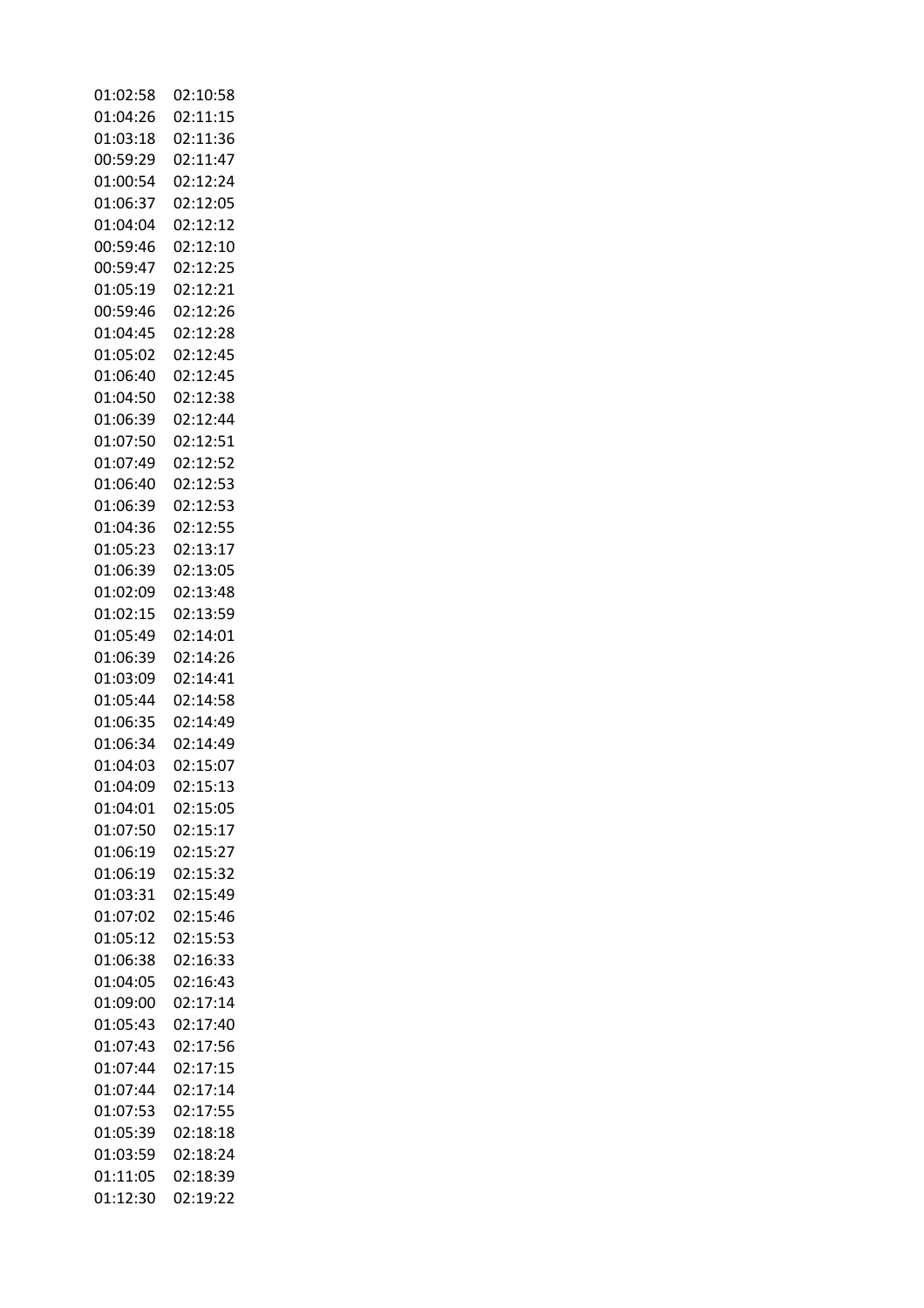| 01:04:55 | 02:19:28 |
|----------|----------|
| 01:04:56 | 02:19:28 |
| 01:09:45 | 02:19:39 |
| 01:07:29 | 02:19:31 |
| 01:07:29 | 02:19:31 |
| 01:04:57 | 02:19:55 |
| 01:09:22 | 02:21:00 |
| 01:06:44 | 02:20:59 |
| 01:07:50 | 02:21:12 |
| 01:08:16 | 02:21:15 |
| 01:08:46 |          |
|          | 02:21:27 |
| 01:05:49 | 02:21:38 |
| 01:10:00 | 02:21:48 |
| 01:08:36 | 02:21:45 |
| 01:09:03 | 02:22:00 |
| 01:08:55 | 02:22:16 |
| 01:08:55 | 02:22:16 |
| 01:08:12 | 02:23:42 |
| 01:09:16 | 02:24:24 |
| 01:09:46 | 02:24:24 |
| 01:10:03 | 02:24:26 |
| 01:08:23 | 02:24:33 |
| 01:09:18 | 02:24:34 |
| 01:09:53 | 02:25:05 |
| 01:09:17 | 02:25:19 |
| 01:11:14 | 02:25:55 |
| 01:11:16 | 02:26:44 |
| 01:11:17 | 02:26:46 |
| 01:12:30 | 02:28:41 |
| 01:03:56 |          |
|          | 02:29:35 |
| 01:11:33 | 02:29:53 |
| 01:11:56 | 02:29:55 |
| 01:07:49 | 02:30:33 |
| 01:23:02 | 02:30:40 |
| 01:10:15 | 02:30:43 |
| 01:13:17 | 02:30:47 |
| 01:12:59 | 02:33:34 |
| 01:13:00 | 02:33:34 |
| 01:14:59 | 02:34:24 |
| 01:15:30 | 02:34:31 |
| 01:13:15 | 02:34:42 |
| 01:16:00 | 02:34:59 |
| 01:13:29 | 02:35:24 |
| 01:15:56 | 02:35:27 |
| 01:15:58 | 02:35:27 |
| 01:15:36 | 02:35:59 |
| 01:13:46 | 02:37:13 |
| 01:16:23 | 02:38:29 |
| 01:16:50 | 02:38:41 |
| 01:16:53 | 02:43:44 |
| 01:16:53 | 02:43:44 |
|          |          |
|          | 02:46:32 |